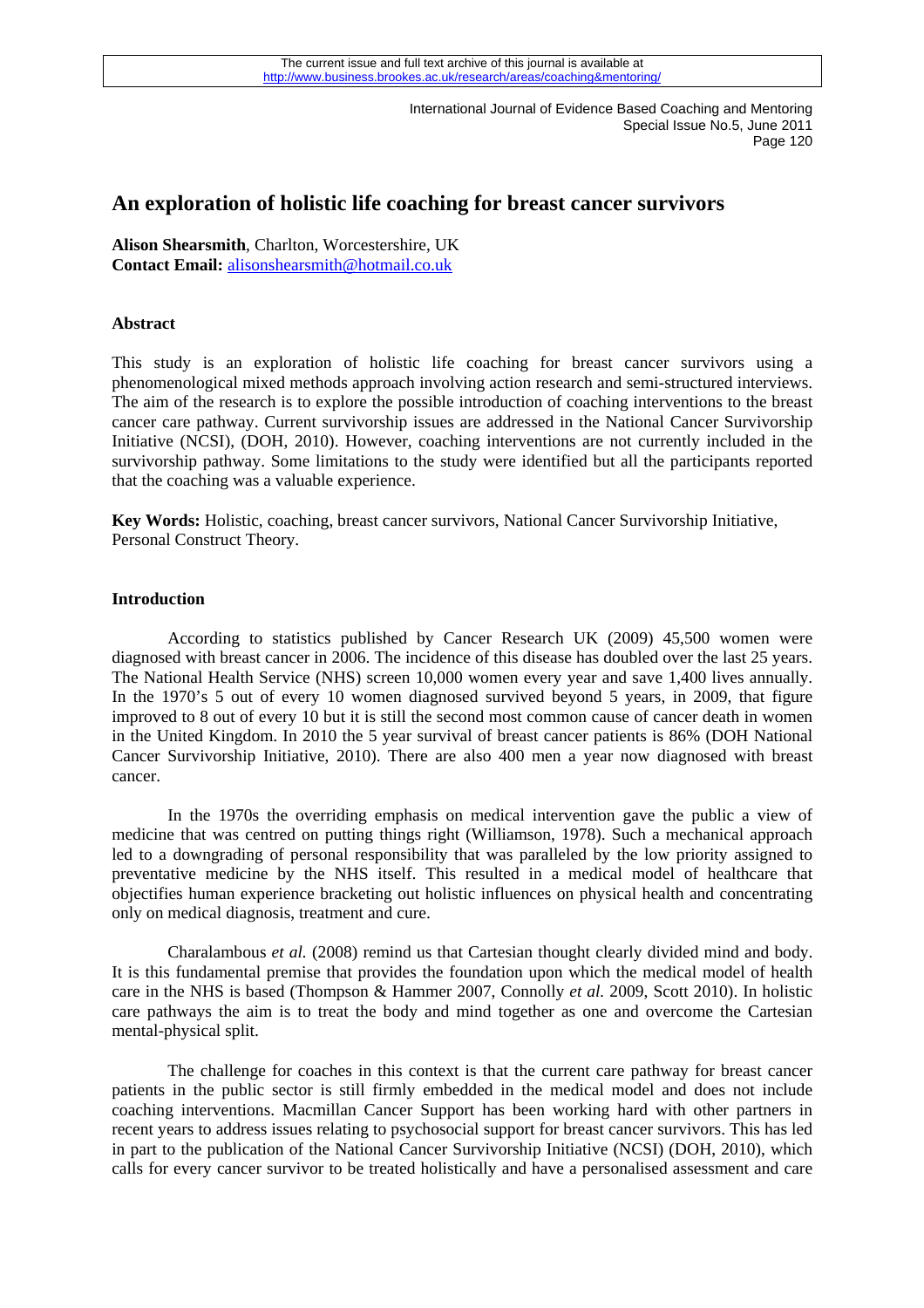plan. However, all reference to emotional support for cancer survivors in the NCSI points towards informal support via Cancer Support Groups (CSG's) or the employment of clinical psychologists and counsellors.

Although conventional medical treatment is recognised as essential in the fight against cancer (Cancer Research UK, 2009), it is hoped that this study can contribute to the already recognised view (DOH NCIS, 2010) that cancer patients recover more fully with a return to their previous quality of life, through a more holistic approach. The study proposes the introduction of coaching interventions to cancer care pathways that may empower breast cancer survivors to set goals and take control of their lives again. This may have a positive effect on their future health.

Through discussion with breast cancer patients, relatives and friends, anecdotal evidence has been discovered to suggest that the most difficult time for breast cancer patients is not when they are diagnosed, or even when they are undergoing treatment, but when the active treatment is all over and they have to face getting on with their lives. One of my friends said to me recently:

*You know that trick where a magician pulls the table cloth away so quickly that everything on the table remains in place? Well that's how it feels when you finish your treatment.* 

Another friend who was still undergoing treatment told me:

*This bit's OK. I feel like I'm fighting it. The bit I dread is when the treatment is all over and they say I'm fine. What the hell am I going to do then? How can I just go back to normal?* 

The anecdotal evidence regarding the difficulties breast cancer survivors experience following the completion of treatment is supported by research. Ambler *et al.* (1999) quote studies from as far back as 32 years ago (Maguire, 1985., Hughson *et al.*, 1986., Dean, 1987., Shields & Rousseau, 2004) all of which draw attention to persistent and serious levels of distress which continue to disrupt the everyday lives of breast cancer survivors long after treatment has been successfully completed.

There is now increasing evidence that health is influenced not just by what we eat or how much exercise we take, and not just by our own bodies' internal protective mechanisms, but by our attitudes, our expectations, our hopes, our moods, our personalities and our temperaments (Abedi, 2007; Azar, 2001; Kiecolt-Glaser *et al.,* 2002; Lerner, 2009; Nick, 2007; Reilly & Harrison, 2002; Wayne, 2001). McDonald (2005) agrees that there is a widespread belief that a positive attitude is linked to recovery and cure, giving further credence to the belief that our physical health can be affected by our mental health and our willingness to take responsibility for ourselves. Broderick (1990) in Kegan (1982) also alludes to the possibility of an unwitting fourth order demand that suggests that cancer patients who display "fighting spirit" live longer and better.

### **Methodology**

This is a qualitative phenomenological research study. The study's structure is formed around a hybrid of action research and hermeneutic phenomenology with an interpretive, constructivist stance. The first part of the study is based on the delivery of a coaching intervention to three breast cancer survivors. Part two hinges on semi-structured interviews with each respondent. The semistructured nature of the interviews will not restrict phenomenological accounts being told as the respondents will still be allowed the freedom to tell their stories within the semi-structured framework. The epistemological position of interpretivism requires the study to grasp the subjective meaning of the respondents' experience whilst asserting the ontological constructivist position that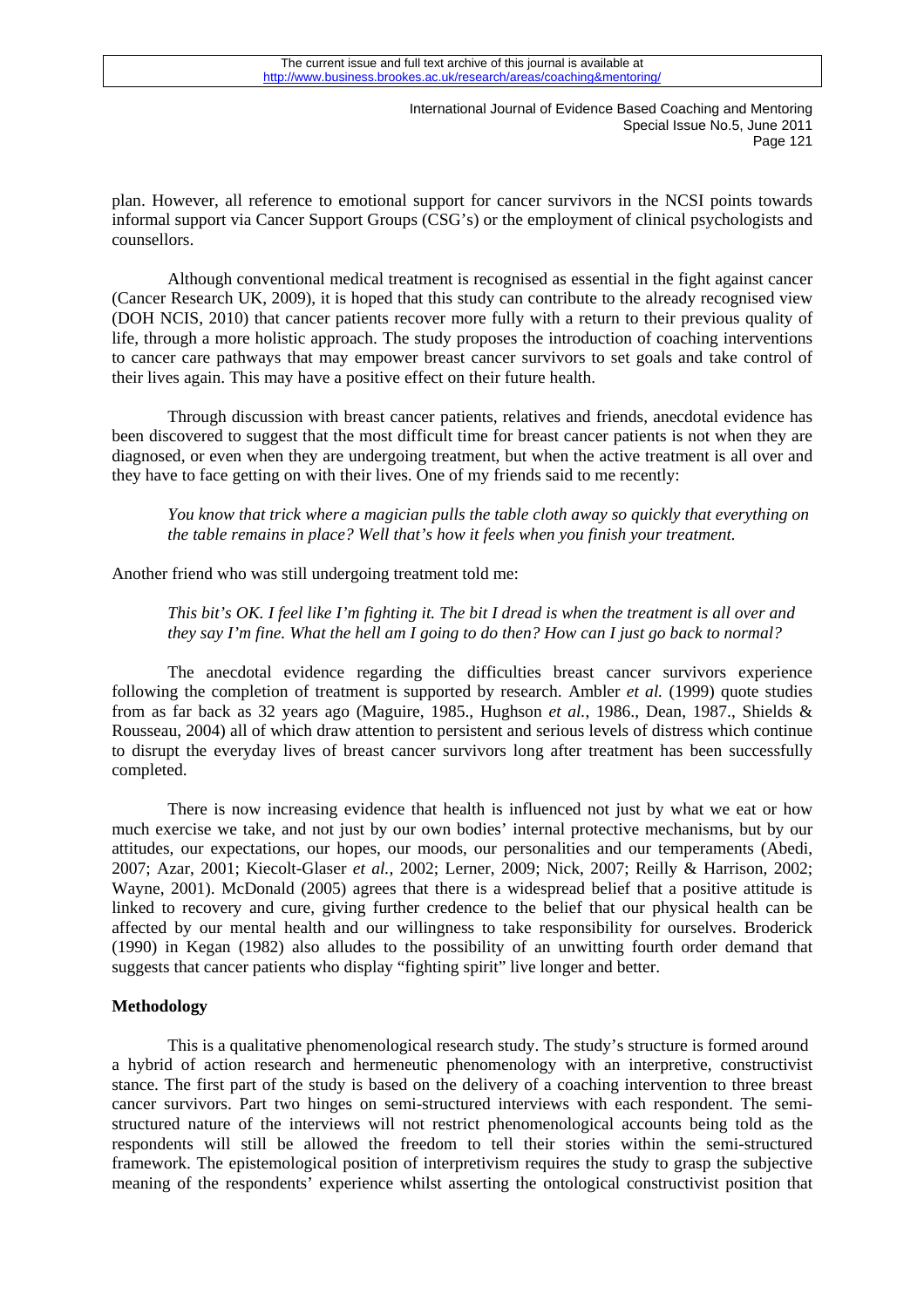social phenomena are continually being acted out through life experience and therefore constantly changing.

 The study begins with the action research approach. An intervention (four individual life coaching sessions for each of three cancer survivors) was designed and delivered. Personal Construct Theory (PCT) (Kelly, 1963) was used in the coaching with a view to helping the participants make positive changes in their lives. The intervention was evaluated using Goal Attainment Forms (CORE, 1998). Rather than revisiting the intervention as would normally be the case in action research, phenomenological semi-structured interviews were then conducted. This was because I was interested in the experience and meaning of the respondents in relation to their cancer experience and the coaching rather than the review and improvement of the intervention. The interview transcripts were thematically analysed using Interpretative Phenomenological Analysis (IPA) (Smith & Osborne, 2008).

### *Explanation of terms*

It was felt important to carefully define coaching in such a way as not to alarm or alienate potential volunteers. As cancer survivors are currently offered counselling it was also important to make the difference between the two very clear. It was decided to adapt one of the best known definitions of coaching and define coaching thus: coaching is unlocking a person's potential to maximise their own quality of life. It is helping them to learn rather than teaching them (Gallwey, 1986)

Gallwey's original definition related to life as a 'performance'. In the context of this study this was considered inappropriate and was therefore rejected. It was replaced with 'quality of life'.

A clear definition of counselling was difficult to find. After much deliberation it was decided to use Rogers (2008, p.17) as a reference, defining counselling as:

...a helping relationship that is likely to revolve around a short term engagement following a particular crisis. It is based on the powerful comfort of non-judgemental listening in the moment and means talking through it extensively, without either counsellor or client feeling any obligation to take action.

For the purposes of this study a coach was defined as (Rogers, 2008, p.7): someone whose sole aim is to work with the client to achieve all of the client's potential – as defined by the client.

### *Coaching*

Three volunteers were asked to participate in 4 x 1.5 hour monthly coaching sessions over a 4 month period. Before the initial coaching session each participant was asked to complete the 'Wheel of Life' adapted from Whitworth *et al.* (2007). Goal setting as an important coaching tool is well documented (Cox *et al.,* 2010; Law *et al.,* 2007; Whitmore, 2002; Stober & Grant, 2006; Rogers, 2008). A Goal Attainment Form (GAF) from Core System Group (CORE, 1998) was adapted for this purpose. The GAF was used to guide Donald, Paula and Janet to appropriate and achievable goal setting and also provided a tool to evaluate the intervention.

George Kelly's Personal Construct Theory (PCT) (Kelly, 1963) was used extensively in the coaching intervention. PCT is born of constructivism. Constructivism is based on the premise that learners build personal interpretation of the world based on experiences and interactions. PCT takes this a step further suggesting that a person has the freedom to choose the interpretation he wishes to construe of the world in terms of his experience of it. Bannister and Fransella (1986) refer to the postulate of the theory being about the events we face today being subject to as great a variety of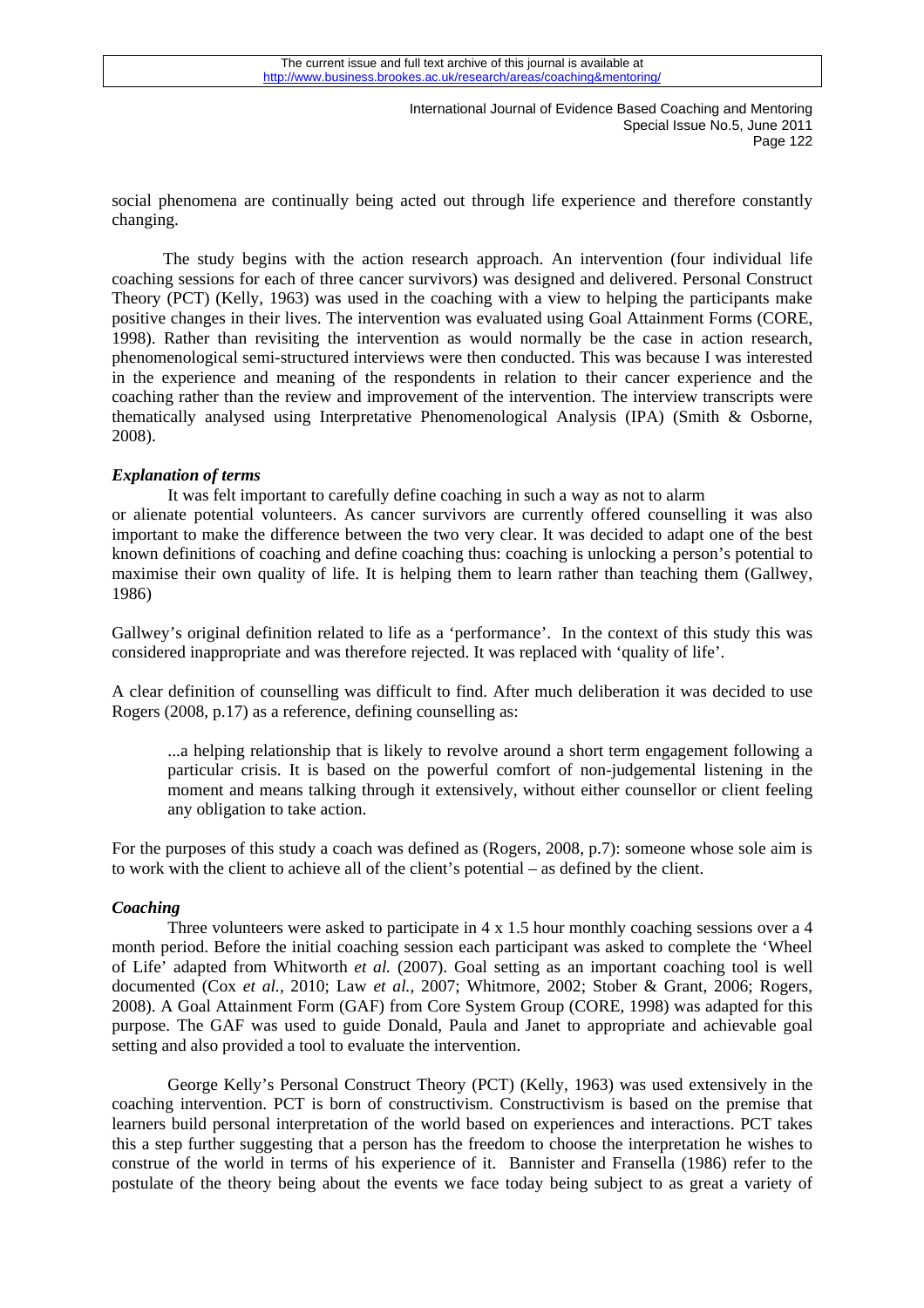constructions as our wits will enable us to contrive. Kelly (1963) refers to this freedom of choice as constructive alternativism and is what Karakowsky and McBey (1999) express as the ability to choose to change what one does and how one sees things.

The use of PCT was incorporated into the coaching in an attempt to instigate positive change where appropriate. The aim was to help Donald, Paula and Janet to understand that life doesn't have to be the way they currently perceive it and that if they want to change, they have the potential within themselves to develop and make the choices that will enable them to achieve their goals in order to makes those changes. Therefore during the coaching process when areas of stagnation were encountered which hampered making choices and fostering change, the use of PCT was key to assist Donald, Paula and Janet to realise that change was possible.

### *Interviews*

Semi-structured phenomenological interviews were employed to gather data about the participants' experiences, feelings and meaning regarding their cancer journey and the coaching they had received. The interviews in this case were described as 'discussions' in the volunteer information to make them seem less formal. Donald, Paula and Janet were asked for their permission to record the final interviews. The coaching and the final interviews were all held at Primrose Hospice in Bromsgrove where the Cancer Support Group met every month. This provided a comfortable, familiar and relaxed environment for all our interactions. Data was gathered in an informal way in what Mason (2002, p.62) refers to as 'the interactional exchange of dialogue'.

#### *Transcription and thematic analysis*

Interpretative Phenomenological Analysis (IPA) was adopted to facilitate an in depth thematic analysis of, and engagement with, individual accounts of the breast cancer experience and the coaching intervention. Wilde & Murray (2009), state that there is no objectively finite sample size for an IPA study. Indeed, their study had only three participants as does this one. Although there are general guidelines available as to how to proceed with a thematic analysis using IPA (Smith & Eatough, 2007., Smith & Osborn, 2008) the method is essentially prescriptionless. According to Bryman (2008) thematic analysis is a mechanism for thinking about the meaning of the data and more importantly, for reducing the vast amount of data into its significant and relevant parts. It provides a method of interpreting data and understanding the significance of it in terms of the lives of the research subjects. Finding similarities between themes and linking them together leads to a clearer picture of the meaning of the data. In this way the meaning of long interview statements can be reduced to a few meaningful themes.

### **Findings**

#### *The coaching intervention*

At the end of each coaching session Donald, Paula and Janet were asked to complete Side 2 of the GAF to record the following: firstly, if the coaching had had a positive outcome for them, and if so how helpful it had been, secondly, if they still had unresolved issues, and if so how hindering they were, thirdly, how satisfied they were with the coaching, and finally, if they would recommend coaching to other breast cancer survivors. The results have been combined in one table (Figure 1.). The table is colour coded in red, amber and green as a visual reference to demonstrate the success of the coaching intervention, red being an indication of areas of significant concern, amber indicating moderate concern and green meaning that the issue had been successfully addressed. It can be seen at a glance that the majority colour is green denoting more successfully addressed issues than not.

The evidence from the Goal Attainment Forms is very encouraging and demonstrates the coaching as a successful intervention in varying degrees for all three participants.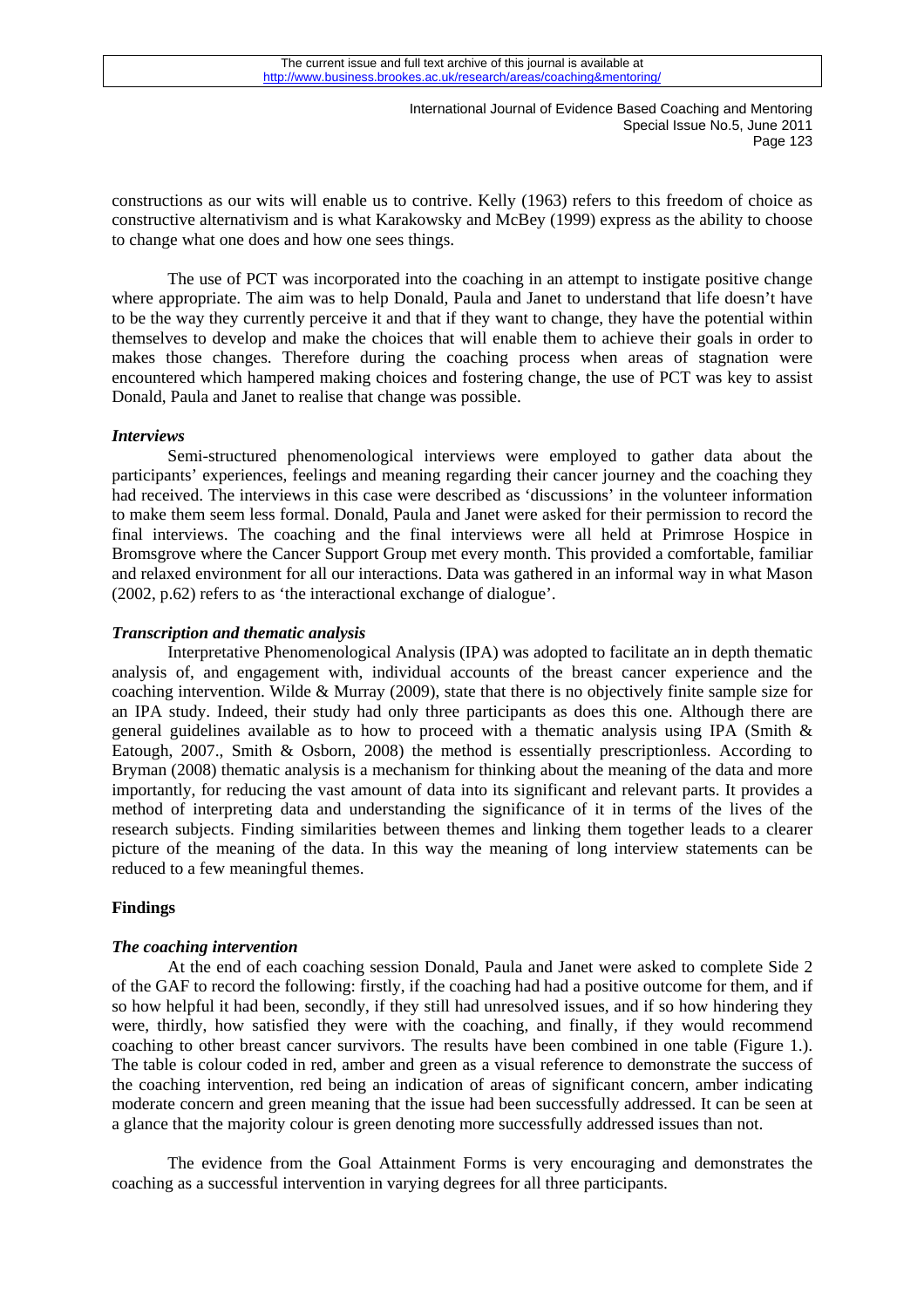|                         |                         | PO <sub>1</sub> | <b>How</b> |                         |                         | $\mathbf{U}$            | $\blacksquare$          | How                     |                         |                         | How                     |                         |           |   | <b>Reccommendation</b> |                         |             |             |           |
|-------------------------|-------------------------|-----------------|------------|-------------------------|-------------------------|-------------------------|-------------------------|-------------------------|-------------------------|-------------------------|-------------------------|-------------------------|-----------|---|------------------------|-------------------------|-------------|-------------|-----------|
|                         | helpful                 |                 |            |                         |                         |                         | hindering               |                         |                         | satisfied               |                         |                         |           |   |                        |                         |             |             |           |
| <b>Donald</b>           |                         |                 |            |                         |                         |                         |                         |                         |                         |                         |                         |                         |           |   |                        |                         |             |             |           |
|                         | Y                       | N               | S          | $\mathbf{M}$            | E                       | Y                       | N                       | S                       | M                       | E                       | $\mathbf{V}$            | S                       | <b>MF</b> | D | V                      | YD                      | <b>YTS</b>  | <b>NDTS</b> | <b>ND</b> |
| 1                       | $\mathbf X$             |                 |            |                         | $\overline{\mathbf{X}}$ | $\overline{\mathbf{X}}$ |                         | $\mathbf X$             |                         |                         |                         | $\overline{\mathbf{X}}$ |           |   |                        |                         | $\mathbf X$ |             |           |
| $\overline{2}$          | $\overline{\mathbf{X}}$ |                 |            | $\overline{\mathbf{X}}$ |                         | $\overline{\mathbf{X}}$ |                         | $\overline{\mathbf{X}}$ |                         |                         |                         | $\overline{\mathbf{X}}$ |           |   |                        |                         | $\mathbf X$ |             |           |
| 3                       | $\overline{\mathbf{X}}$ |                 |            |                         | $\mathbf X$             |                         | $\mathbf X$             |                         |                         |                         |                         | $\overline{\mathbf{X}}$ |           |   |                        |                         | $\mathbf X$ |             |           |
| 4                       | $\overline{\mathbf{X}}$ |                 |            |                         | $\mathbf X$             |                         | $\mathbf X$             |                         |                         |                         |                         | $\mathbf X$             |           |   |                        |                         | $\mathbf X$ |             |           |
| Paula                   |                         |                 |            |                         |                         |                         |                         |                         |                         |                         |                         |                         |           |   |                        |                         |             |             |           |
| 1                       | $\mathbf X$             |                 |            | $\overline{\mathbf{X}}$ |                         | X                       |                         |                         |                         | X                       |                         | $\mathbf X$             |           |   |                        |                         | $\mathbf X$ |             |           |
| $\overline{2}$          | $\overline{\mathbf{X}}$ |                 |            |                         | $\overline{\mathbf{X}}$ | $\overline{\mathbf{X}}$ |                         | $\mathbf X$             |                         |                         | X                       |                         |           |   |                        |                         | $\mathbf X$ |             |           |
| 3                       | $\overline{\mathbf{X}}$ |                 |            |                         | $\overline{\mathbf{X}}$ |                         | $\mathbf X$             |                         |                         |                         | $\mathbf X$             |                         |           |   |                        | $\mathbf X$             |             |             |           |
| $\overline{\mathbf{4}}$ | $\mathbf X$             |                 |            |                         | $\mathbf X$             |                         | $\mathbf X$             |                         |                         |                         | $\mathbf X$             |                         |           |   |                        | $\mathbf X$             |             |             |           |
| <b>Janet</b>            |                         |                 |            |                         |                         |                         |                         |                         |                         |                         |                         |                         |           |   |                        |                         |             |             |           |
| 1                       | $\mathbf X$             |                 |            |                         | $\mathbf X$             | $\overline{\mathbf{X}}$ |                         |                         |                         | $\overline{\mathbf{X}}$ | $\mathbf X$             |                         |           |   |                        | $\mathbf X$             |             |             |           |
| $\overline{2}$          | $\overline{\mathbf{X}}$ |                 |            |                         | $\overline{\mathbf{X}}$ | $\overline{\mathbf{X}}$ |                         |                         | $\overline{\mathbf{X}}$ |                         | $\mathbf X$             |                         |           |   |                        | $\overline{\mathbf{X}}$ |             |             |           |
| 3                       | $\overline{\mathbf{X}}$ |                 |            |                         | $\mathbf X$             |                         | $\mathbf X$             |                         |                         |                         | $\mathbf X$             |                         |           |   |                        | $\mathbf X$             |             |             |           |
| $\overline{\mathbf{4}}$ | $\overline{\mathbf{X}}$ |                 |            |                         | $\mathbf X$             |                         | $\overline{\mathbf{X}}$ |                         |                         |                         | $\overline{\mathbf{X}}$ |                         |           |   |                        | $\overline{\mathbf{X}}$ |             |             |           |

*Figure 1* **Key: 1, 2, 3, 4, =** Coaching session number **PO** = Positive outcome,  $Y = Yes$ ,  $N = No$ . **How helpful/How hindering,**  $S =$  slightly,  $M =$  moderately,  $E =$  extremely  $U I =$  Unresolved issues,  $Y = Yes$ ,  $N = No$ **How satisfied,**  $V = \text{very}, S =$  slightly,  $MF =$  mixed feelings,  $D =$  dissatisfied,  $V = \text{very dissatisfied}$ **Recommendation,**  $YD = yes$  definitely,  $YTS = Yes$  think so,  $NDTS = No$  don't think so,  $ND = No$ definitely.

# *Opinions*

During the interviews the respondents were asked several specific questions. These questions related to whether or not the medical model was still predominant in cancer care in the NHS, whether breast cancer should be addressed in a more holistic way, if so, what the best way of doing this was, whether coaching should be added to the breast cancer care pathway and whether they agreed with the view of the study that the end of active treatment was the most difficult time.

 The Medical Model of healthcare and the NHS's obsession with cure was mentioned in particular by Paula who raised the issue on two occasions in her interview. She said that:

*…it's a matter of six weeks from your mammogram to your surgery. It's a totally wonderful service but still so, just…railroaded, pushed so quickly. You can't fault it but it really feels overwhelming, that's the word... Totally overwhelming.* 

Later on she says: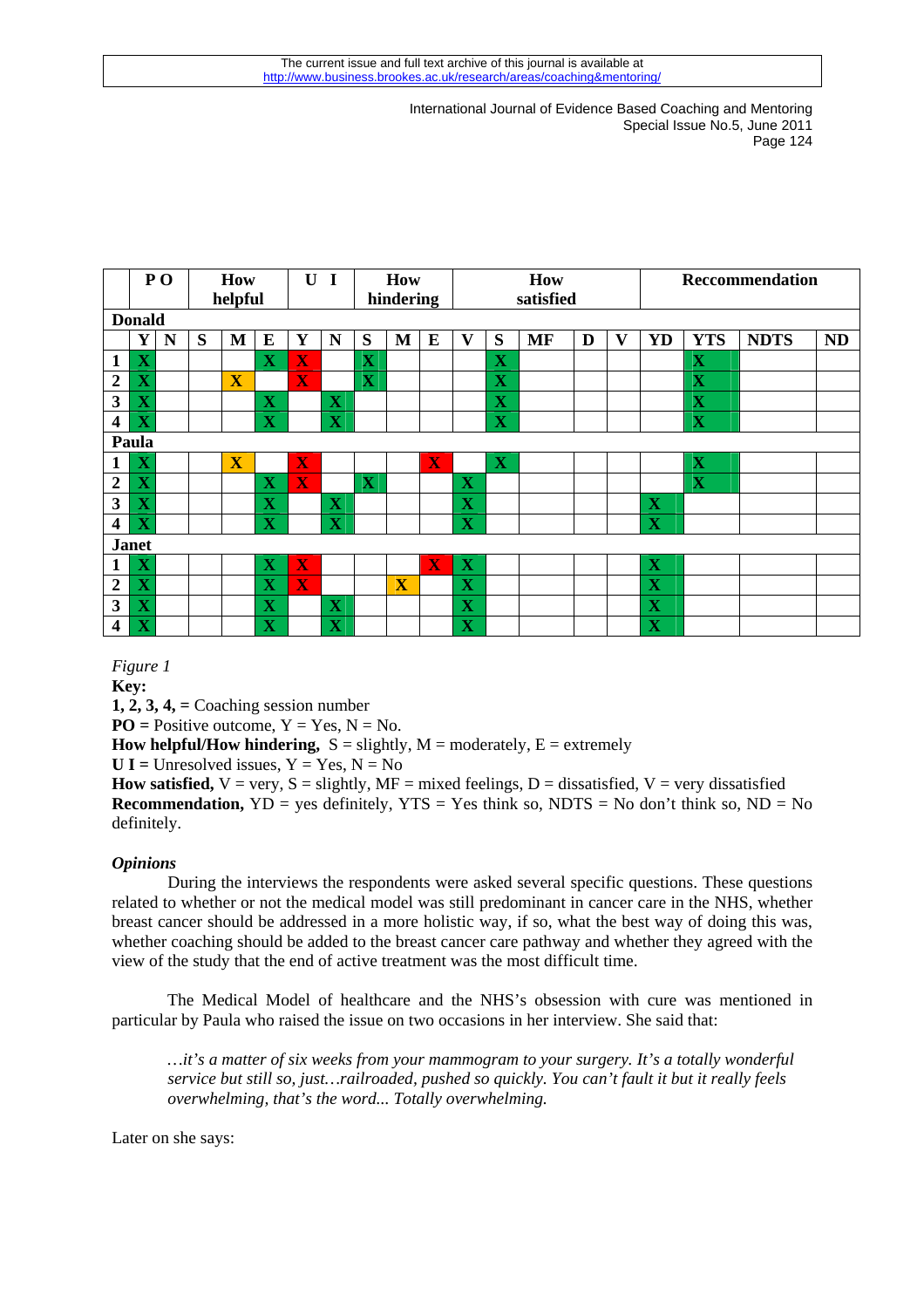*You know, you've got to look after the cancer and really……you've just got to hope that people have got good support at home…..and if they haven't hope they don't fall through the cracks.* 

The meaning Paula ascribed to this part of her experience led to a strong inference that the NHS is still obsessed with cure having failed to address any aspect of her diagnosis other than the medical one. This suggests that the NHS's obsession with cure may still have a strong hold in cancer care today.

All the respondents were asked if they thought it was important to address cancer in a more holistic way by addressing both the emotional and psychological impact of a breast cancer diagnosis. The two women responded by saying:

*Oh it's very important. Yeah…very important.* 

*I'd say it's more important than the actual cancer itself sometimes cos it's really devastating.* 

Donald thought that it was only important for women saying:

*I think it's very important but I would say the question is aimed more towards women than men.* 

Donald's view was based on his assumption that all women were devastated and psychologically damaged in some way by the disfigurement of surgery. This opinion was based on his experience of talking to women in the breast cancer support group. His assumption that men were not similarly affected by a mastectomy was again based on his own experience, having been adversely unaffected by his own physical appearance.

When all three were asked for their opinion of the best way to provide this support they all agreed that counselling was important but that a coaching intervention would be equally important and may be more effective for some people than counselling. Again, Paula expressed this when she said:

*...it (coaching) has really worked for me, better than counselling. Better than mentoring because it's up to me in the end.* 

Janet and Donald also expressed their opinions that both counselling and coaching should be offered to cancer patients. In doing so, Janet also demonstrated a clear understanding of the foundations of a coaching intervention saying:

*Well counselling is about giving advice really. But you've shown me how to reach the goals I've wanted to in the way of tackling issues that I've had…* 

All three respondents identified coaching as a useful adjunct to the cancer care pathway in order to address both the emotional and psychological impact of a breast cancer diagnosis.

All three respondents felt the end of active treatment was very difficult, to different degrees, but was not necessarily the worst time. Whilst Donald described a feeling of being "cast aside" and "abandoned" by the NHS when he was told that there was no reason to see him again for some time, and did therefore acknowledge this stage as very difficult, he nonetheless describes the chemotherapy as the worst time for him.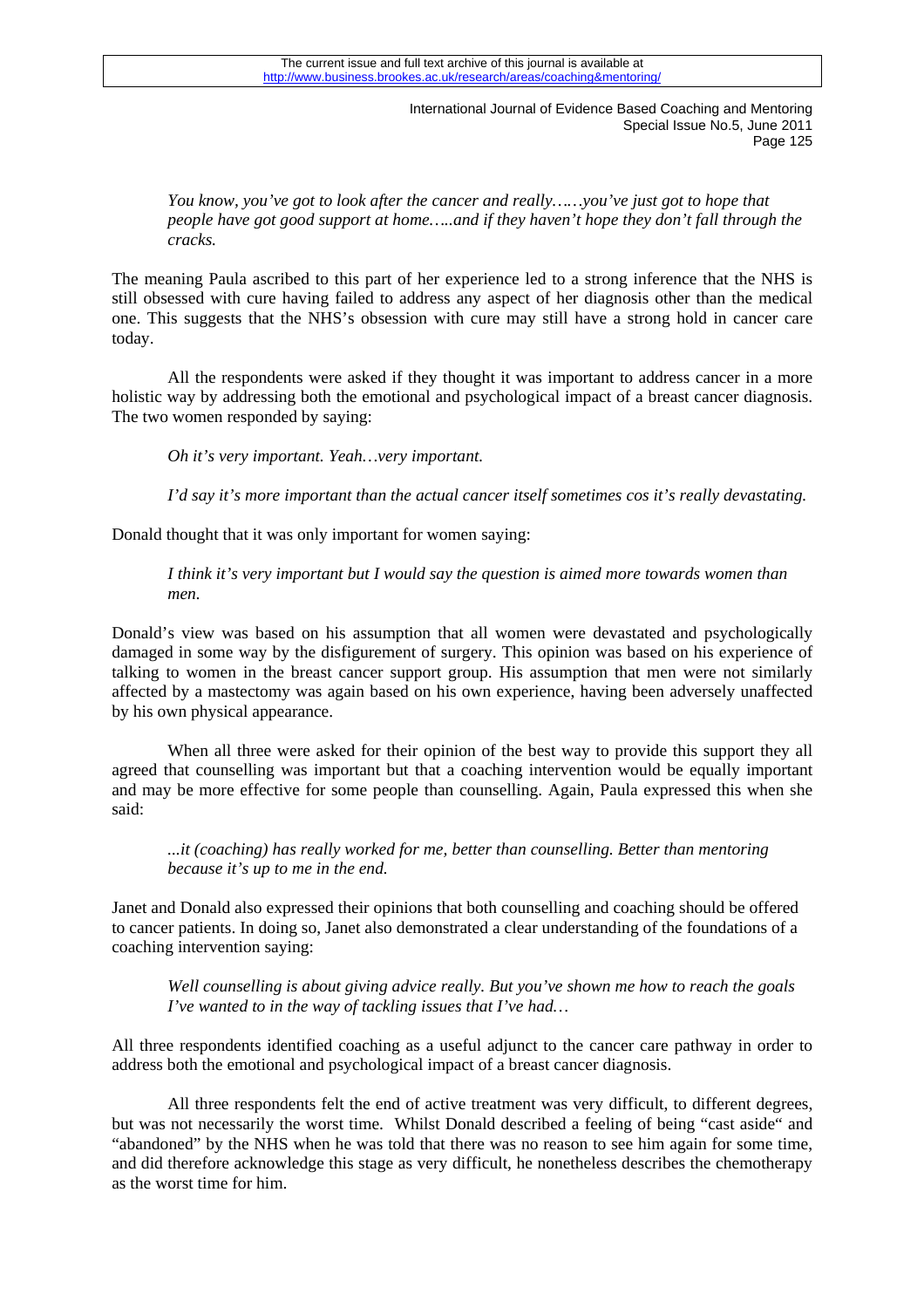Paula described the end of her active treatment as "disconcerting". She experienced her treatment as being part of a club. By categorising it in that way, Paula expressed the reassurance she received by both belonging to that club and also by witnessing other people in the club who were much worse off than her. The reaction of her family made it very difficult for Paula to acknowledge that she was ill and watching people worse off than her validated the belief that this was so. Paula said:

*I keep trying to tell myself there's nothing wrong with me really, and there isn't, and there wasn't when I went in. Um…and so it's good in one way, it makes you feel positive when you see so many people so much more worse off than you. And then that stops.* 

When the treatment was over, the withdrawal of the support system that reinforced her belief that she wasn't ill at all was devastating for Paula. She became very low and fatigued saying that she had lost her "cushion" and her "comfort". She reported that when she expressed her fatigue people responded by saying, "Well, what's wrong with you?"

Although Paula expressed that she was "disconcerted" at the end of active treatment the description of her experience and the meaning she ascribed to it appear to denote a much more serious effect on her than the choice of the word implies. This validates the belief of the study that the end of active treatment may be particularly difficult for some people. Significantly, Paula was the only one who was at the end of her treatment during the coaching intervention. Donald was a five year survivor and Janet a nine year survivor.

Janet reported feeling both relieved and afraid at the end of her active treatment. Relieved because there were "no more doctors and hospital appointments" and afraid because:

*...they'd always kept an eye on me and then suddenly I was going to be left…what if it did come back?….you know.* 

This lack of closure and uncertainty at the end of active treatment is what has led to the recent recommendations in the National Cancer Survivorship Initiative (DOH, 2010)

# *Themes*

The themes that emerged from the respondents' descriptions of their experience of breast cancer are as follows:

- Loss of control.
- Cancer made respondents more receptive to address other issues.
- Personal responsibility and a positive attitude are important to aid recovery.
- Change.
- Physical health, mind and mood are related to diagnosis.

Each one will be discussed in turn.

### *Loss of control*

Loss of control is an issue with which all three respondents had difficulty and which is widely reported as a common difficulty relating to the psychosocial adjustment of people diagnosed with breast cancer (Fulton, 1990; Gray *et al.,* 1991; Lowery *et al.,* 1993; Morgan 2008). Donald, Paula and Janet all perceived the loss of control differently and dealt with it in different ways. Donald acknowledged the loss of control by saying: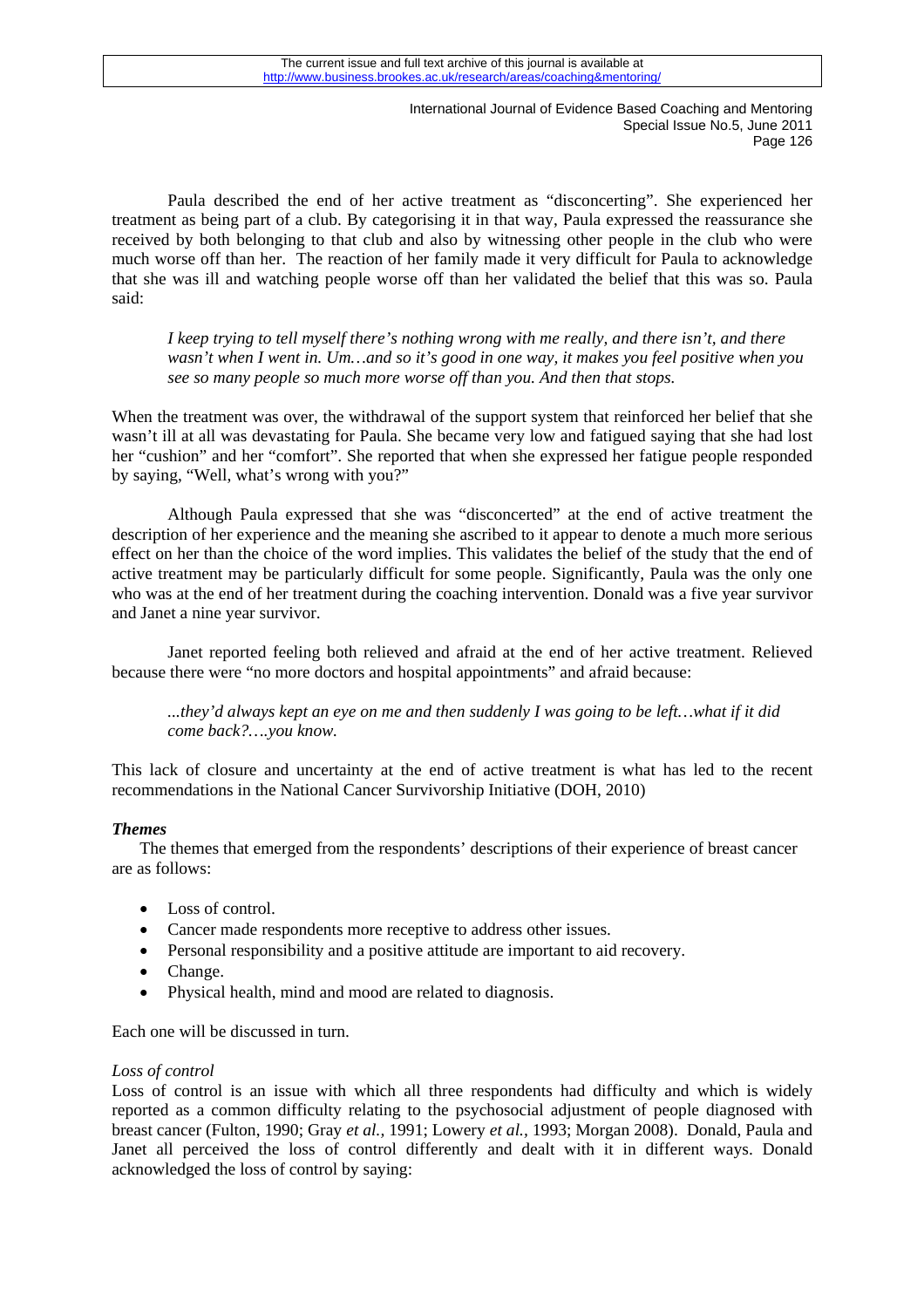*There were certain parts of it that I did find difficult – when you're not in control of the situation, which is when the tiredness comes from the chemotherapy.* 

For Donald this was purely a loss of control in the activities of daily living. When he was debilitated by chemotherapy fatigue he was unable to physically do what he wanted to. He took a very pragmatic approach when this happened by simply giving in to it until it passed:

*In the end you just have to give in to it and sit down or lie down until that feeling passes you by. And when that's gone you can get on with what you're doing with your life on that particular day.* 

For Janet, the loss of control issue was all about her physical appearance and in particular her hair loss at the time.

*Yes, (it was a loss of control)…..I never felt like an attractive woman anyway and I just felt I was going to look absolutely dreadful and that was my worst thing but I couldn't do anything about it.* 

The opportunity to address this with Janet was not possible because the hair loss issue was no longer relevant when I met her and she chose not to raise the ongoing issue of having to come to terms with the loss of her body image in the coaching intervention, only mentioning it in the interview. A continuing coaching intervention may have been helpful to address this with Janet at this stage. Alternatively, one could infer that her new found confidence and her understanding of Personal Construct Theory will enable her to attribute new meaning to her perception of herself as disfigured in order to achieve a more positive orientation.

Paula expressed the meaning of her loss of control in the description of what happened at diagnosis when everything went so fast. But for Paula there was also an associated loss of control of her position in the family and the loss of the support of her husband. Morgan (2008) states that some of the characteristics of negative marital support during illness include physical avoidance of the patient, avoidance of open communication and a minimisation of the illness and its consequences. The latter statement in particular echoes the story Paula tells. Whilst this was happening to Paula she reacted by engaging in what Morgan describes as maladaptive behaviours; hiding her concerns, denying her worries and yielding to her husband in order to avoid disagreements. In trying to be what she describes as 'strong', Paula merely contributed further to the loss she was experiencing by adopting these maladaptive behaviours that only served to isolate her even further.

The issue of loss is a complicated one. The inference is that loss, in all its guises, needs to be addressed at every stage of the cancer journey. This cannot be achieved if the treatment is based on the Medical Model. A more holistic approach is necessary.

### *Heightened receptivity to address other issues*

The study respondents all experienced this to some degree. For the two women the heightened receptivity was related to the willingness to address deep psychological, personal and emotional difficulties but for Donald, it was once again related to a physical issue.

Donald describes his cancer diagnosis as:

*...a wake-up call for me, not just in terms of being overweight but in terms of the stuff I was eating and the sort of lifestyle I was living.*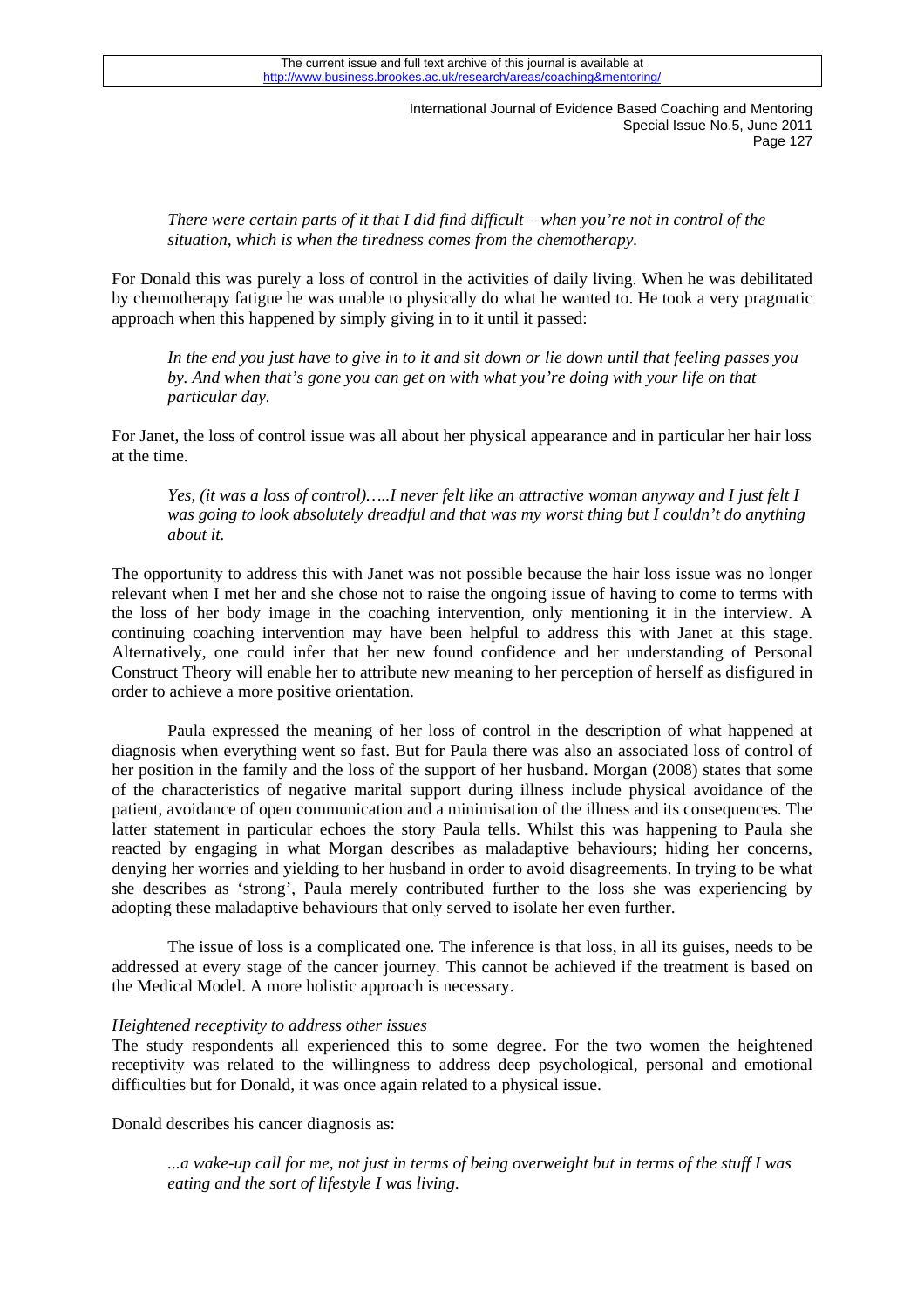The wake-up call Donald describes made him realise that he could no longer put off addressing the lifestyle issues he had been aware of for some time, but had not had the motivation to do anything about. This decision constitutes Donald's acknowledgment of a heightened receptivity to address other issues in his life that might otherwise have been left unresolved.

When asked whether she felt a heightened receptivity to addressing other issues Janet said "no". However, she went on to say:

*…but it's enabled me. …..had I not gone to the breast cancer group meeting….I don't think I would have had the life coaching…..I'd have just plodded along as I have been, brushing it under the carpet and carried on until the next time came along and something else knocked me down, you know.* 

Janet did not acknowledge that it was directly the cancer that resulted in a heightened receptivity to address her difficult issues, but described a pathway that indirectly led her to do so. It could therefore be concluded that it was the cancer that led to her addressing her issues, albeit via a slightly circuitous route.

Paula was the most vociferous in the expression of her heightened receptivity to address her complex issues as a result of the cancer. She expresses certainty that her issues would have remained unresolved if it were not for the cancer saying:

*I'd have left it. It would have remained unresolved. I think it's made me question, the cancer has made me question my life.* 

The inference is that the coaching intervention was the tool that enabled her to address her issues, without which Paula would still have questioned her life but would not have had the skills to take action. It was the skilled questioning and guidance provided through the coaching intervention that helped her to identify her goals and empowered her to take action.

# *Taking personal responsibility*

Donald stood out above the women in his positive attitude towards fighting his cancer and taking personal responsibility to improve his position, and even that of others. From the outset Donald decided to fight saying:

# *I thought right, you know, I'm not going to let this beat me and I need to have the best positive attitude I can.*

Donald also recognised the value of taking action to participate in his own treatment by visiting a holistic therapist, by completely changing his diet, and determining to loose weight saying that at the end of his treatment he "felt the best I've felt for a long time." He took his own responsibility seriously, even to the extent of working to increase awareness of breast cancer in men. He featured in magazine articles, educational DVDs and television programmes, spreading the word that men too could get breast cancer.

Participation is defined by Catrine et al. (2010) as "being involved in a life situation". One could say that Donald had fully participated in his treatment and recovery from breast cancer. Taking ownership in this way is important for patients and according to Larsson *et al.* (2007) contributes to increased motivation to improve their own condition, better treatment results and greater satisfaction with received care.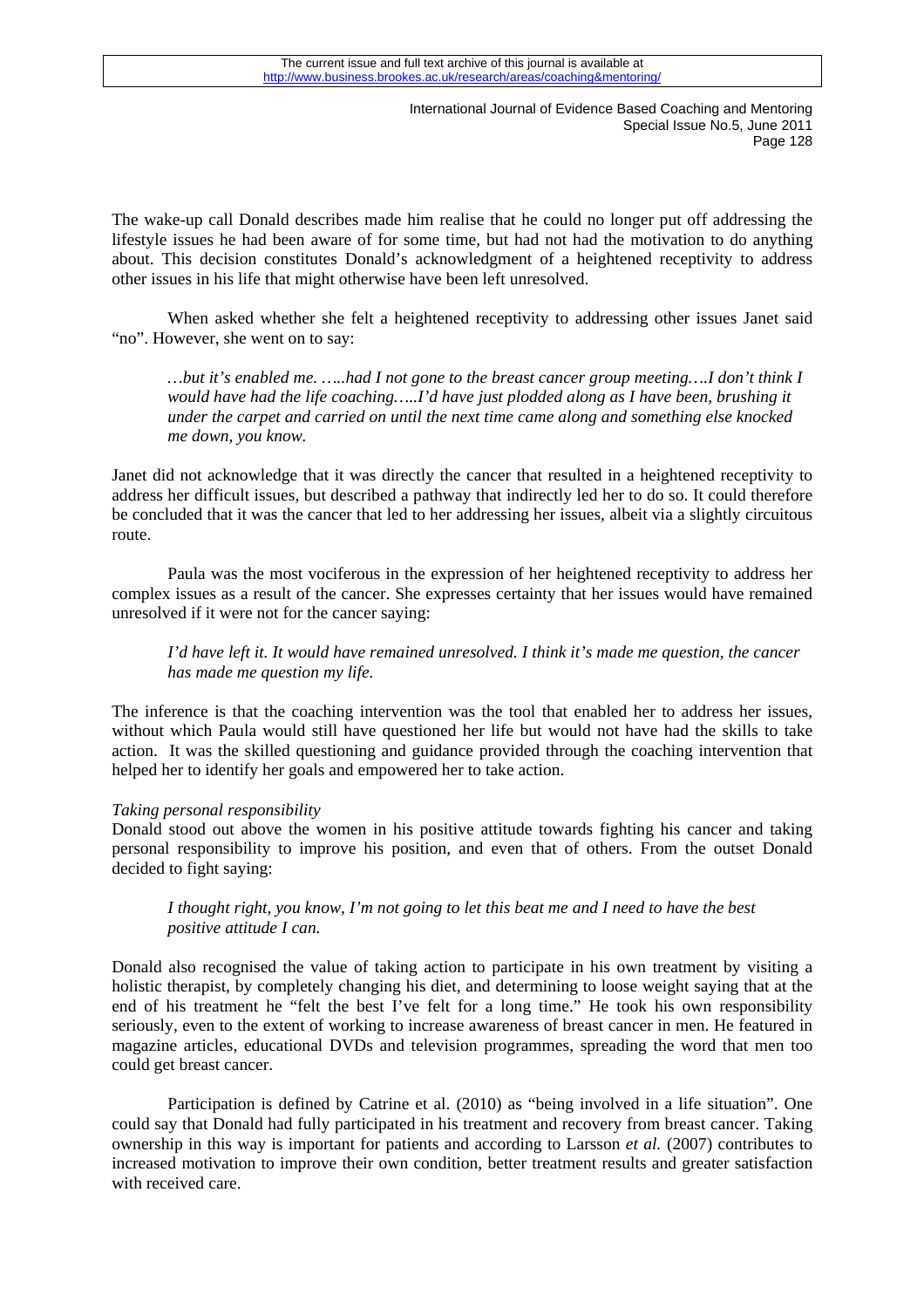Janet too describes taking some personal responsibility by visiting a homeopath. For her it was more related to her depressive illness than the cancer but it demonstrates a willingness to take some ownership of her condition that is of overall benefit.

Janet does not display the same fighting spirit as Donald but has contributed in her own way to taking some responsibility to improve her situation. Like Donald, she has taken responsibility for improving the lot of others by suing the NHS for a misdiagnosis that delayed her eventual correct diagnosis and subsequent treatment. In doing so Janet felt that she was acting on behalf of other patients who may benefit in the future from her actions. She described how taking legal action against the NHS also helped her deal with the chemotherapy "it helped me really because it gave me something else to focus on". Considered in these terms Janet's fight with the NHS could be compared with Donald's fight against the cancer. They both took on a battle of considerable proportions and both won. Both found the fight helpful in addressing their fears and gave them less time to sit and feel sorry for themselves. Ironically Janet was able to overcome her lack of assertiveness in order to take on the might of the NHS. When asked about it she said that it was simply a case of right and wrong and that she didn't identify with it personally, she was doing it for others.

When analysing Paula's transcript, no reference to taking responsibility or fighting spirit could be found. The absence of fighting spirit and the lack of personal responsibility in Paula's story was felt to be the more significant for its absence. She described herself as having very little energy or motivation to take any responsibility for anything in her life and even admitted to feelings of not wanting to be alive:

*It's (the coaching) made me realise that I've got to do something but I didn't realise what the actual……(long pause)….I didn't think I wanted to live much actually, before I had the cancer and then I realised 'oh yeah, I do'.* 

The realisation that she wanted to live was the key to unlocking the door for Paula, the coaching was the tool for opening the door a crack and now Paula has to take the responsibility to keep opening the door wider and wider.

### *Change*

The pathology of change has been the focus of study of many (Knowles *et al.,* 2005; Rogers, 1951; Stevens, 1995; Rogers, 2008; Sugarman, 2001; Fransella, 2005; Stober & Grant, 2006; Dryden, 2007; Palmer & Whybrow, 2007). The most simplistic statement comes from Sugarman (2001, p.2) who says that "to live is to change". Change takes many forms but is usually associated with some form of loss (Rogers, 2008), which is what makes it so difficult.

In Janet's case there was a strong desire to make changes and she started doing so immediately after the first coaching session. However, there was a much more significant change in Janet's cancer experience that she revealed in the semi-structured interview. It was the loss of the cancer itself. During the interview Janet said of her cancer:

*When I was diagnosed and going through the treatment it was wonderful because of all the attention from so many people. I got cards and flowers. In my very darkest days I wanted it to come back and that's absolutely awful but I had so much love shown to me and I just wanted it back again.* 

During coaching Janet demonstrated unhealthy needs to please others during her life in the belief that it would make them like her. The meaning she made of her cancer experience allowed her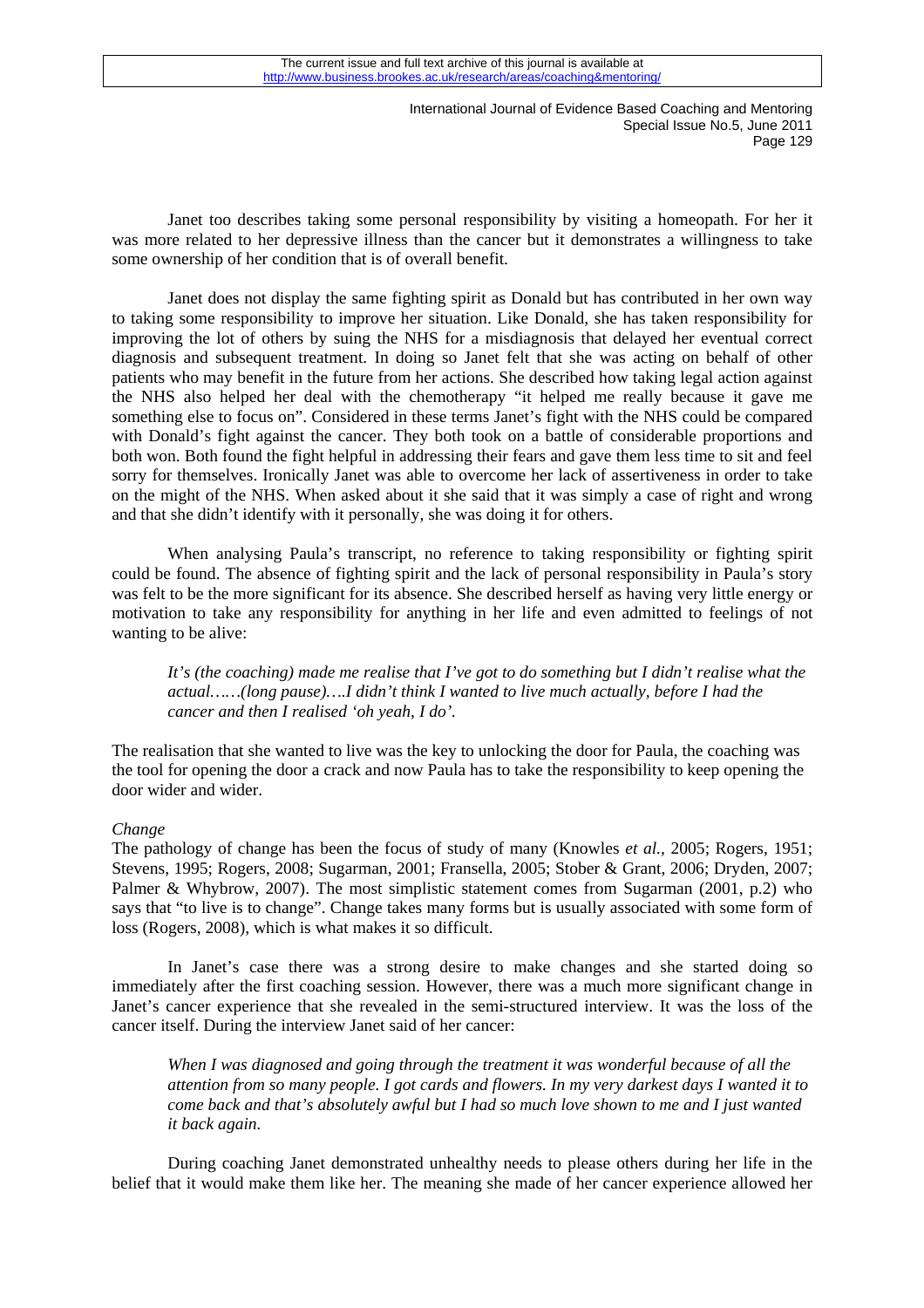to believe that people really did like her. They were demonstrating it very clearly through their caring actions. This change gave Janet a wonderful feeling and she didn't want it to end. This meant continuing to be ill. When faced with recovery, Janet found the loss associated with that change more difficult to cope with than anything else.

Palmer & Whybrow (2007) state that people must have the motivation to change and that the triumvirate of being "ready, willing and able" is an essential precursor to successful change. When the coaching opportunity arose, Janet had reached the stage where she was sufficiently motivated to make significant changes in her life. The changes she made were therefore successful. She reported that the coaching *"opened up new doors and I feel that I'm not a bad person".*

For Paula change was not so easy. According to Dryden (2007) there is no clear strategy relating to change, it depends on the person and what is at stake for him or her if he or she were to contemplate changing in some radical way. When considering Paula's difficulties the inference is that the ultimate change facing Paula is potentially the break up of her marriage. Paula was not ready to make that change but had taken small steps towards it by venturing out alone in a social context by going to concerts. She vowed she was going to do this more often in the future saying that the coaching:

*...has led to ….a kind of sea change. If you actually talk him (her husband) into doing something it's so expensive…and so you don't do it and so….but now I think I'm going to do it myself.* 

Paula also made other small changes. In relation to her cancer Paula was still expected by others to do the same things that she'd always done but in the end Paula was physically unable to comply with their wishes. She started saying "no, you're asking too much of me can you please just slow down". Taking account of Paula's recent history and the story she told me of not wanting to live at one point, the inference is that it was not a lack of assertiveness or self-esteem that made her always compliant with the wishes of others, but more a symptom of the fatigue and depression she was clearly experiencing. She simply couldn't be bothered to argue with anyone over anything. From Paula's point of view the deterioration in her family relationships, the death of her closest friend and her cancer diagnosis were all changes that she could not have predicted, could not have prevented, did not cause, couldn't control and couldn't avoid. Depression was predictable.

*The relationship of physical health, mind and mood with cancer diagnosis*  Donald believed that his physical health may have had a bearing on his cancer diagnosis:

*Erm…I think it could be…….from the research my wife and I have done, the more overweight you are, the more oestrogen you produce and when I have a cancer that is oestrogen based you have to sit back and think 'hey, is that because I'm overweight?* 

Donald adds that if you take into account that he has a sedentary lifestyle, was eating badly and taking no exercise then he may be partly to blame for his cancer:

*...so if you add all those things together, you could say that I'm partly to blame for it.* 

 In the semi-structured interviews neither Janet nor Paula recognised their emotional health as a significant factor in their cancer diagnosis. This was frustrating as both had already acknowledged it to be so during the coaching intervention. Paula even said the following after the tape had been switched off at the end of the interview: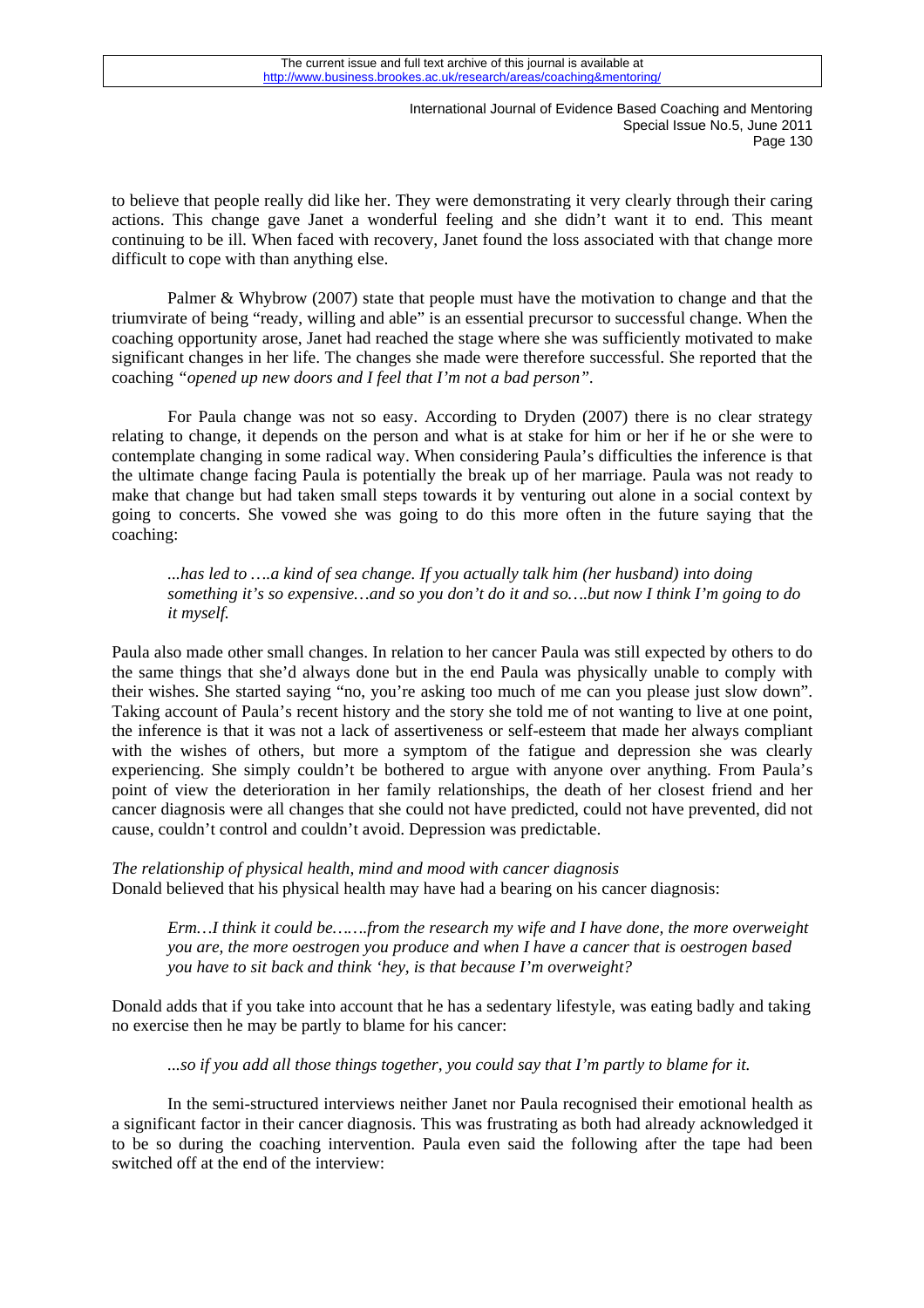*I think there's a definite link with bereavement. Every woman in my radiotherapy group had had some kind of bereavement in the last year.* 

This was not caught on tape but it was so significant that I immediately wrote it down. Janet had intimated the same thing during coaching saying that she thought low mood, bereavement and depression were connected to cancer. I made a note of these comments in my journal at the end of the session. Their failure to vocalise this in response to the interview question may have been as a result of ambiguity in the question. If this is so then it represents a limitation to this part of the study.

There are many studies making the connection between poor mental health and physical illness (Harvard, 2007; Dowrick, 2006; Safran, 2010; Adams *et al.,* 2008; Sharpley *et al.,* 2007; Morgan, 2008; Lively, 2008; Simon & Lively, 2010) but only two were found suggesting a specific link between traumatic life events and cancer. Low *et al.* (2006, p. 236) say that:

Cancer does not occur in a vacuum, and over the course of a woman's diagnosis and treatments, such life events as death of loved ones, financial difficulties, and divorce continue to unfold.

Low *et al.* go on to say that post treatment recovery is adversely affected by stressful life events and that strategies aimed at exploring the emotions associated with breast cancer may be particularly useful to facilitate goal-directed action relevant to those concerns. Low *et al.*'s study makes no recommendations in terms of what strategies are most useful but this study suggests that goal-directed coaching may be efficacious under such circumstances.

Nick (2007) describes the connection between depression and cancer explaining that depression leads to inefficiencies in the immune system that regulate the inflammatory response. She goes on to say that for cancer patients:

…..the incidence of depression correlates conversely with both mean length of survival and serum cytokine level, raising suspicions that pro-inflammatory cytokines are involved in the development of feelings of despair, depression and hopelessness that occur in many cancer patients (p.3).

Low et al. (2006) and Nick (2007) are the only two amongst the identified literature to discuss specific links about how the mind may be connected to the diagnosis of cancer. However, what is clear from the other literature is that depression and worry can cause general physical illness. In a Harvard Health Letter (2007) it is stated that worry isn't always experienced as a mental health problem but that it can be experienced as fatigue, headaches, stomach ache and vague pain. Dowrick (2006) says that the interactions between physical and mental illness are complex. Each may lead to the other, both may arise from common antecedents; they may occur separately or make an appearance together.

### **Conclusion**

Paula unwittingly described the archetypal Medical Model of healthcare in explaining an experience of diagnosis and swift treatment of her cancer that lacked any holistic considerations. This mirrors the acknowledged lack of holistic care which has resulted in the publication of the National Cancer Survivorship Initiative (NCSI DOH, 2010) which calls for the development of a cancer care pathway that centres on quality survivorship issues. The NCSI moves the focus from cancer as an acute illness to a greater focus on recovery, health and wellbeing after recovery. Its intention is to support survivors to take an active role in their aftercare. This study proposes the same approach and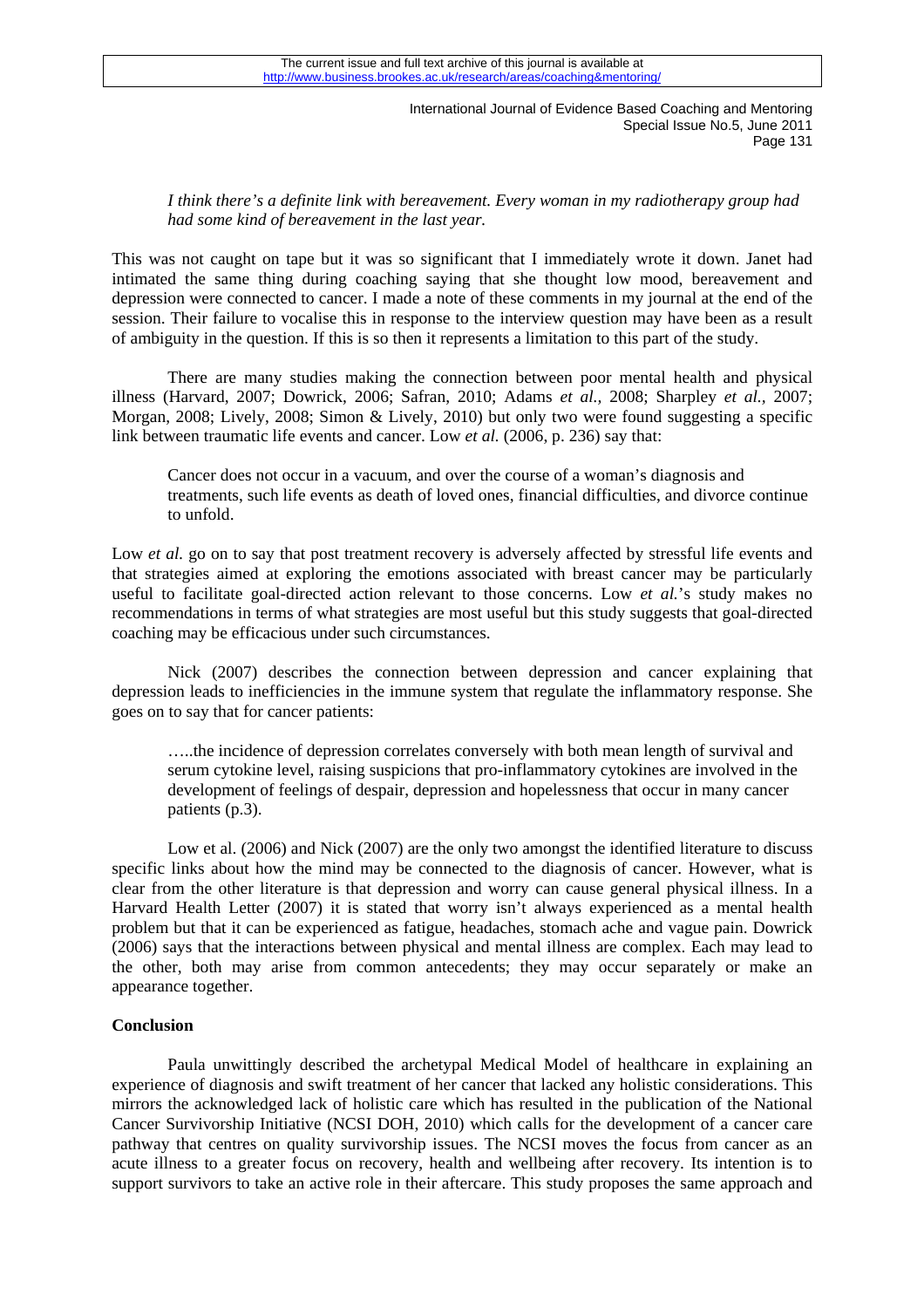identifies coaching as an intervention through which part of the NCSI's proposals can be put into practice. All three respondents agree that a more holistic approach to cancer care would be beneficial and that coaching should be included in that approach, saying that it may be more appropriate and successful for some patients.

Although Paula clearly found diagnosis extremely stressful all three respondents agreed that the end of active treatment was very difficult. Paula's story inferred that the end of active treatment was indeed a very gruelling stage for her and Janet clearly found recovery extremely challenging. These stories lend credibility to the study's claim that the end of active treatment may be the most difficult for some people.

The main themes identified from the interviews were loss of control, cancer made respondents more receptive to address other issues, personal responsibility and a positive attitude are important to aid recovery, change, and physical health, mind and mood are related to diagnosis.

The loss of control issue was difficult for all three respondents. A goal orientated coaching intervention that promoted action to regain some control and which was offered as a routine part of the cancer care programme may have been very helpful at this point. This would also have enabled the respondents to address those other issues in their lives that they were keen to address in an effective model that encouraged personal responsibility and action.

The fact that the respondents all expressed a willingness to address other issues in their lives as a result of their cancer diagnosis is also potentially an indicator that coaching would be efficacious for cancer survivors. These issues may be more successfully addressed through the skilful questioning and guidance to goal achievement of a coach as opposed to the skilful listening skills of a counsellor. Such a coaching intervention could be effective to encourage a positive attitude and the taking of personal responsibility in order to participate in the cancer journey and take back ownership of a life seemingly out of control. This in turn could make the change issue easier to address and render it less debilitating.

All three respondents were offered counselling at some time during their cancer journey which may have been helpful but all three refused the offer. Janet refused because of a previous bad experience. Paula reported being barely aware of the offer and Donald declined because he did not need it. A goal orientated coaching intervention that promoted action to regain some control and which was offered as a routine part of the cancer care programme may have been very helpful.

Donald, Janet and Paula were asked to describe the coaching they had received in three words. Donald said "Interesting, honest and cleansing". Janet replied that she had found the coaching "Life changing, given me food for thought and given me confidence" and Paula chose to employ the words "Positive, empowering and hopeful". They all stated that they thought coaching would be an appropriate adjunct to the breast cancer care pathway. This is demonstrated by the evidence, collated from both the Goal Attainment Forms and the interviews. The findings demonstrate the coaching as a successful intervention in varying degrees for all three participants.

 The evidence also suggests that the mind can affect the body and vice versa. Whether this can be said to influence the development of cancer remains a premature claim to make but there does seem to be some foundation to the claims that depression is relevant to cancer progression and recovery. If a coaching intervention can be effective in helping cancer patients with depression, then the inference is that the immune system may be strengthened and become more effective at fighting the disease.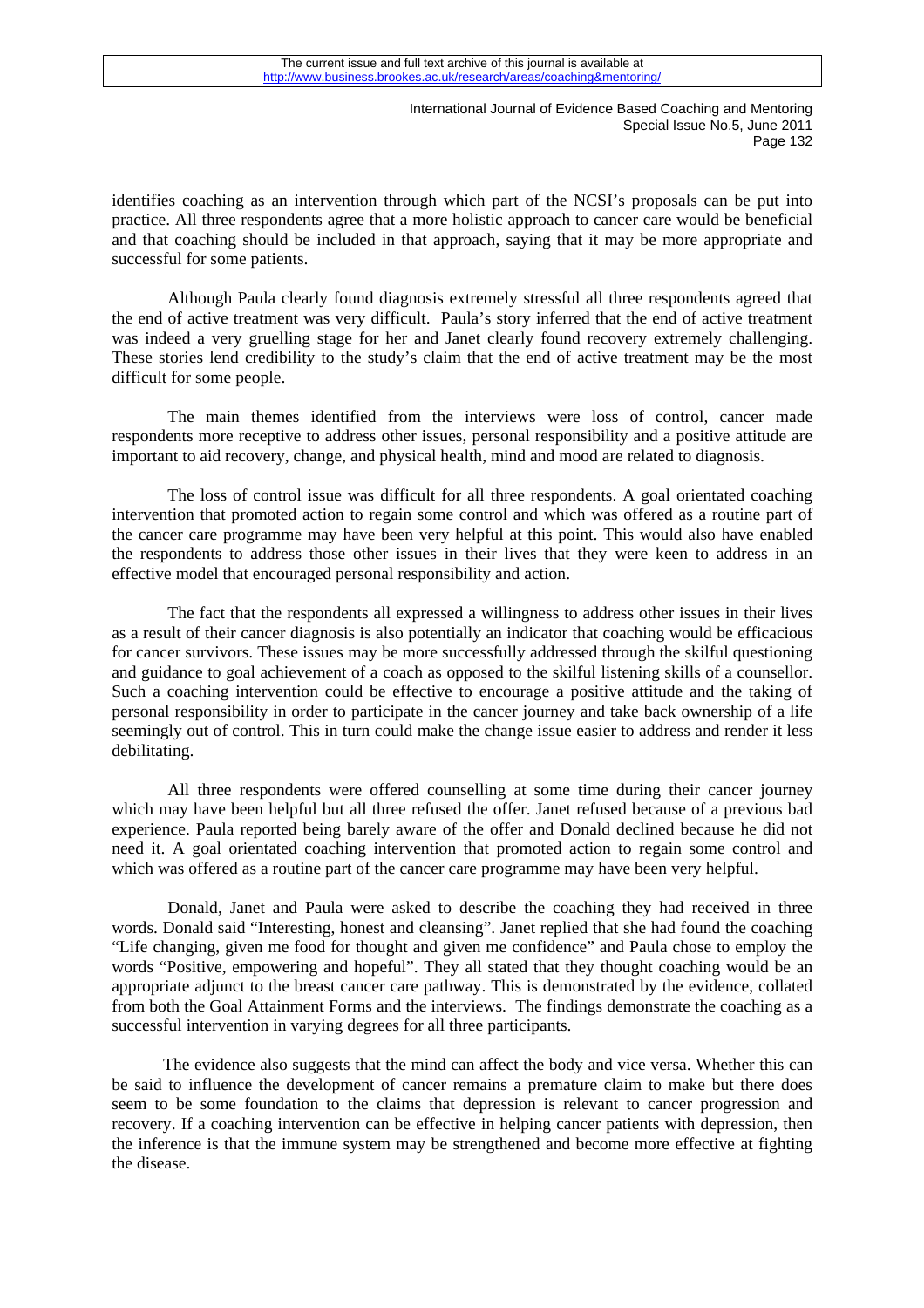#### **Limitations**

In the semi-structured interviews that formed the second part of the study limitations were exposed which have an adverse impact on the overall validity.

 At the beginning of the study it was assumed that all the participants would want to discuss difficulties relating to their cancer experience during the coaching intervention but only Paula did so. Accordingly, although the coaching was successful it did not necessarily address what it set out to. It also became obvious that the differences in the stages of recovery for each of the respondents was critically relevant. Paula was just at the end of her treatment and had difficulties that related directly to her cancer such as fatigue, but Donald and Janet were years down the line and didn't feel any compunction to address any cancer related issues. It would have made the study more robust and more valid had all three respondents been at the same stage, just at the end of active treatment.

#### **Future goals**

For the breast care nurses and the Breast Cancer Service in Worcestershire it is hopefully the start of an improvement in holistic breast cancer care. I have been invited to present the study to the regional Breast Care Nurses Meeting and have also been invited to a meeting of the National Cancer Equality Initiative at the Department of Health. It is hoped that the results of this study will be promulgated nationally in order to raise the profile for survivorship programmes in accordance with the NCSI (2010).

For life coaches in general (and particularly health professionals with a coaching qualification) it may be that a new specialism of 'health coaching' is just emerging. This could be developed and delivered widely within cancer care pathways and possibly also other serious illness pathways.

Finally, the point was made by both Paula and Janet that they thought that bereavement was in some way related to their cancer diagnosis. This was an unexpected claim that warranted further investigation but no literature was found that provided evidence to consolidate this opinion. As previously stated there have also been claims about depression and childhood abuse being related to cancer diagnosis. These are all potential areas for future research.

 Any additional research to identify further links between the mind and the body that may engender further understanding of how people react to a cancer diagnosis and treatment will also be beneficial.

#### **References**

- Abedi, A. (2007) Psychoneuroimmunology [Online] *Informational Healing.* Retrieved from: www.informationalhealing.com [Accessed 15 October 2009]
- Adams, T.B., Wharton, C.M., Quilter, L. & Hirsch, T. ( 2008) The Association Between Mental Health and Acute Infectious Illness Among a National Sample of 18 to 24 Year Old College Students [Online]. *Journal of American College Health*, Vol. 56, No. 6, pp. 657-663. Retrieved from: http://web.ebscohost.com/cinahl [Accessed 24 August 2010].

Ambler, N., Rumsey, N., Harcourt, D., Fawzia, K.., Cawthorne, S. & Barker, J. (1999) [Online]. *Journal of Advanced Nursing*, Vol. 29, Issue 2, pp. 445-453. Retrieved from: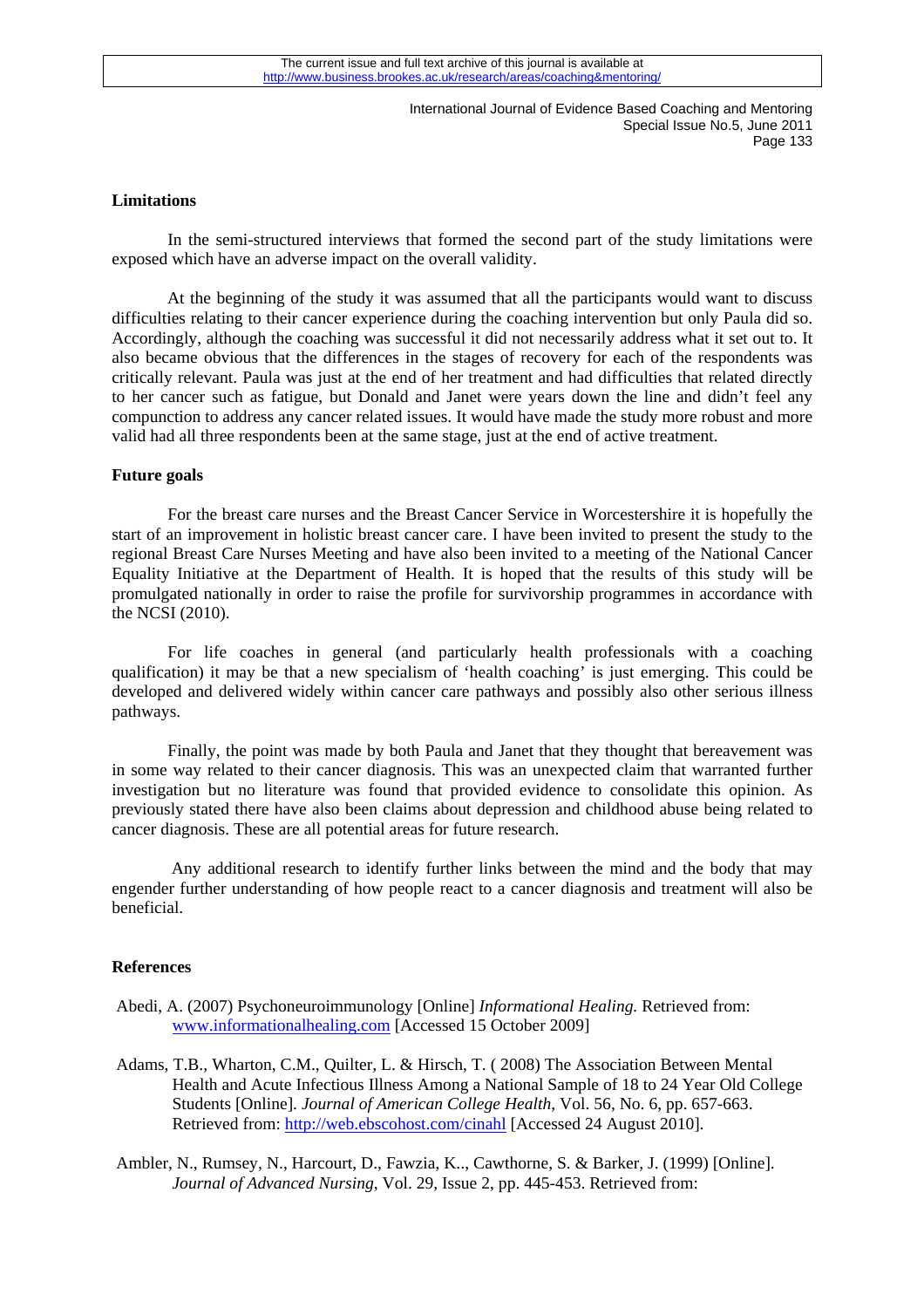http://web.ebscohost.com/ehost/delivery?vid=33&hid=8&sid=cb4d1cd1-9161-4783-a. [Accessed 1 March 2010].

- Azar, B. (2001) A New Take on Psychoneuroimmunology [Online] *Monitor on Psychology,* Vol. 32, No. 11. Retrieved from: http://apa.org/monitor/dec01/anewtake.html [Accessed 8 October 2009]
- Bannister, D., & Fransella, F. (1986) *Inquiring Man: The Psychology of Personal Constructs*. London: Routledge.
- Broderick, M.(1990) Self Cancer and Transformation: A Developmental Critique of the Cancer Prone Personality Literatures. Unpublished qualifying paper, *Harvard Graduate School of Education*. In: Kegan, R. (1982) *The Evolving Self: Problem and Process in Human Development.* Cambridge, MA: Harvard University Press.

Bryman, A (2008) *Social Research Methods* (3rd ed) Oxford: Oxford University Press.

- Cancer Research UK (2009). *Breast Cancer Statistics Key Facts* [Online]. Retrieved from: http://infocancerresearchuk.org/cancerstats/types/breast [Accessed 24 December 2009]
- Catrine, A., Ekman, I. & Ehnfors, M. (2010) A Comparison of the Concept of Patient Participation and Patients' Descriptions as Related to Healthcare Definitions [Online]. *International Journal of Nursing Terminologies and Classifications*, Vol. 21, No. 1, pp.21-32. Retrieved from: http://web.ebscohost.com/cinahl [Accessed 24 August 2010].
- Charalambrous, A., Papadpoulos, R., & Beadsmore, A. (2008) Ricoeur's Hermeneutic Penomenology: An Implication for Nursing Research [Online]. *Scandanavian Journal of Caring Science,* Vol. 22, pp. 637-642. Retrieved from: http://web.ebscohost.com/academicsearchcomplete [Accessed 11<sup>th</sup> July 2010].
- Chenail, R.J. (1995) Presenting Qualitative Data. *The Qualitative Report, Vol. 2, No. 3.*
- Connolly, M., Grimshaw, J., Dodd, M., Cawthrone, J., Hulme, T., Everitt, S., Tierney, S. & Deaton, C.(2009) Systems and People Under Pressure: the Discharge process in an Acute Hospital [Online]. *Journal of Clinical Nursing, Vol. 18, pp. 549-558*. Retrieved from http://web.ebscohost.com/cinahl [Accessed 26 July 2010].
- Core System Group (1998) *CORE System Management Handbook* [Online]. Retrieved from: https://web.nhs.net/owa/WebReadyViewBody.aspx?t=att&id=RgAAAADcBoOUs2f [Accessed 24 January 2010].
- Cox, E. and Jackson, P. (2010) Developmental Coaching, pp. 217-230. In: Cox, E., Bachkirova, T., & Clutterbuck, D.(Eds.)(2010) *The Complete Handbook of Coaching*. London: Sage Publications.
- Cox, E., Bachkirova, T., & Clutterbuck, D. (Eds.)(2010) *The Complete Handbook of Coaching*. London: Sage Publications.
- Dean, C. (1987) Psychiatric Morbidity Following Mastectomy. *Journal of Psychosomatic Research,*  vol. 31, pp. 385-392. In: Ambler, Nicholas., Rumsey, Nichola., Harcourt, Diana., Fawzia, Khan., Cawthorne, Simon. & Barker, Jane (1999) [Online]. *Journal of Advanced Nursing*, Vol. 29, Issue 2, pp. 445-453. Retrieved from: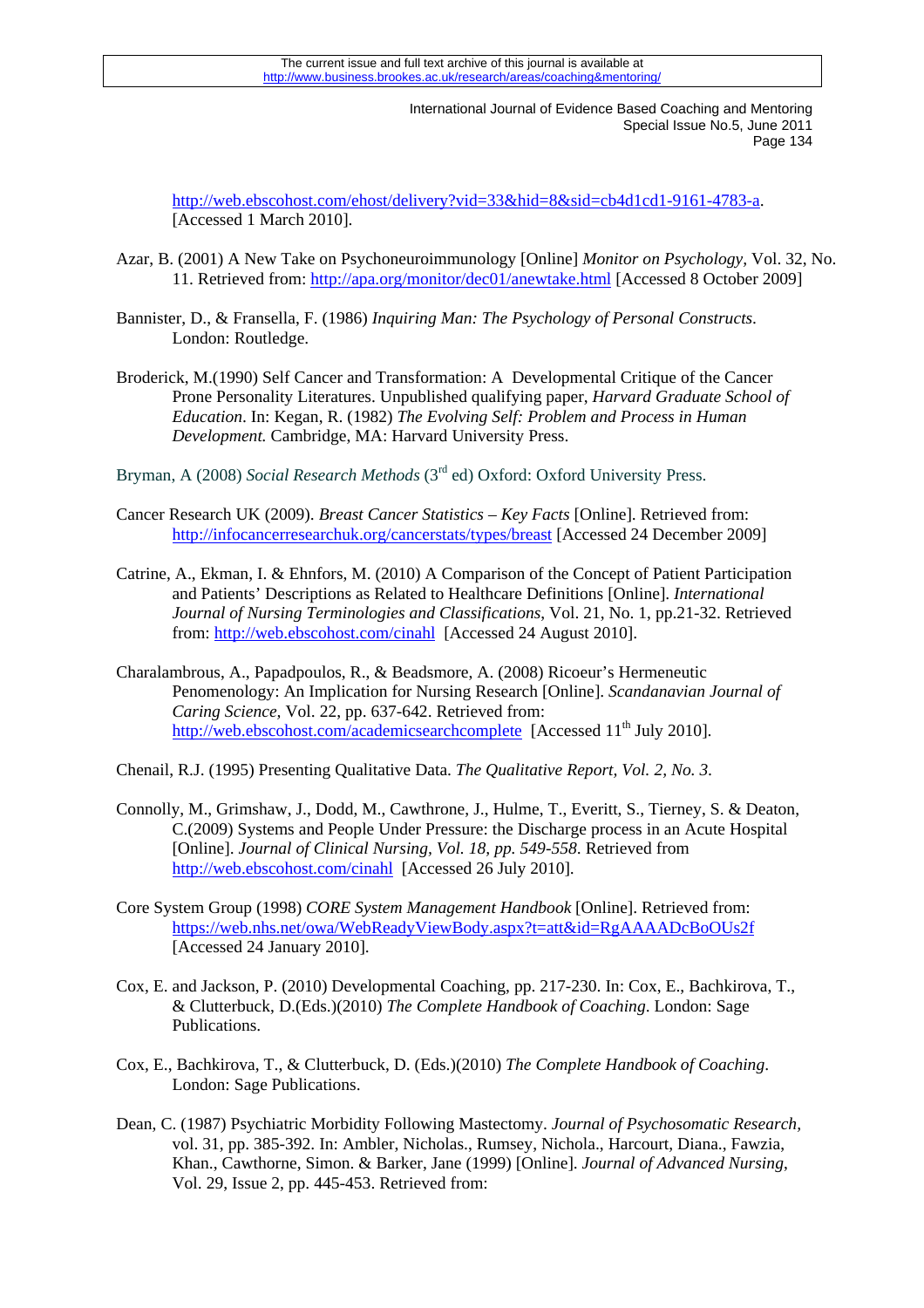http://web.ebscohost.com/ehost/delivery?vid=33&hid=8&sid=cb4d1cd1-9161-4783-a. [Accessed 1 March 2010].

- Department of Health, Macmillan Cancer Support & NHS Improvement (2010) *National Cancer Survivorship Initiative (NCSI) Vision* [Online]. Retrieved from: http://www.dh.gov.uk/en/Publicationsandstatistics/Publications/PublicationspolicyAndGuida nce/DH\_111230 [Accessed 19 January 2010]
- Dowrick, C. (2006) Chickens and Eggs: Examining the Links Between Mental Health and Chronic Disease [Online]. *International Journal of Psychiatry in Medicine,* Vol. 36, No. 3, pp. 263- 267. Retrieved from: http://web.ebscohost.com/cinahl [Accessed 24 August 2010].
- Dryden, W (2007) *Dryden's Handbook of Individual Therapy* (5<sup>th</sup> Ed.) London: Sage
- Fransella, F. (ed.) (2005) *The Essential Practitioner's Handbook of Personal Construct Psychology.*  pp. 3-13. Chichester: John Wiley & Sons.
- Fulton, J. S. (1990) Identifying Meaning in the Cancer Experience for Women with Breast Cancer [Online]. *Doctoral Dissertation, Ohio State University*. Retrieved from: http://web.ebscohost.com/cinahl [Accessed 24 August 2010].
- Gallwey, T. (1986) *The Inner Game of Tennis.* London: Pan.
- Gray, R. E., Doan, B. D. & Church, K. (1991) Empowerment Issues in Cancer [Online]. *Health Values*, Vol. 15, No. 4, pp. 22-28. Retrieved from: http://web.ebscohost.com/cinahl [Accessed 24 August 2010].
- Harvard (2007) Do You Worry Too Much? [Online]. *Harvard Health Letter*, January, pp. 6-7. Retrieved from: http://web.ebscohost.com/cinahl [Accessed 24 August 2010].
- Hughson, A., Cooper, A., McArdle, C. & Smith, D. (1986) Psychological Impact of Adjuvant Chemotherapy in the First Two Years after Mastectomy*. British Medical Journal,* Vol 293, pp. 1268-1271. In: Ambler, N., Rumsey, N., Harcourt, D., Fawzia, K., Cawthorne, S. & Barker, J. 1999) [Online]. *Journal of Advanced Nursing*, Vol. 29, Issue 2, pp. 445-453. Retrieved from: http://web.ebscohost.com/ehost/delivery?vid=33&hid=8&sid=cb4d1cd1- 9161-4783-a. [Accessed 1 March 2010].
- Karakowsky, L.& McBey, K. (1999) The Lessons of Work: Toward an Understanding of the Implications of the Workplace for Adult Learning and Development, *Journal of Workplace Learning: Employee Counselling Today,* Vol. 11, No. 6, pp. 192-201.
- Kegan, R. (1982)*The Evolving Self: Problem and Process in Human Development.* Cambridge, MA: Harvard University Press.
- Kelly, G. (1963). *A Theory of Personality, The Psychology of Personal Constructs*. New York: W. W. Norton.
- Kiecolt-Glaser, J. K., Robles, T. F., Heffner, K. L., Loving, T. J., & Glaser, R. (2002) Psychooncology and Cancer: Psychoneuroimmunology and Cancer. *European Society for Medical Oncology*, pp. 165-169.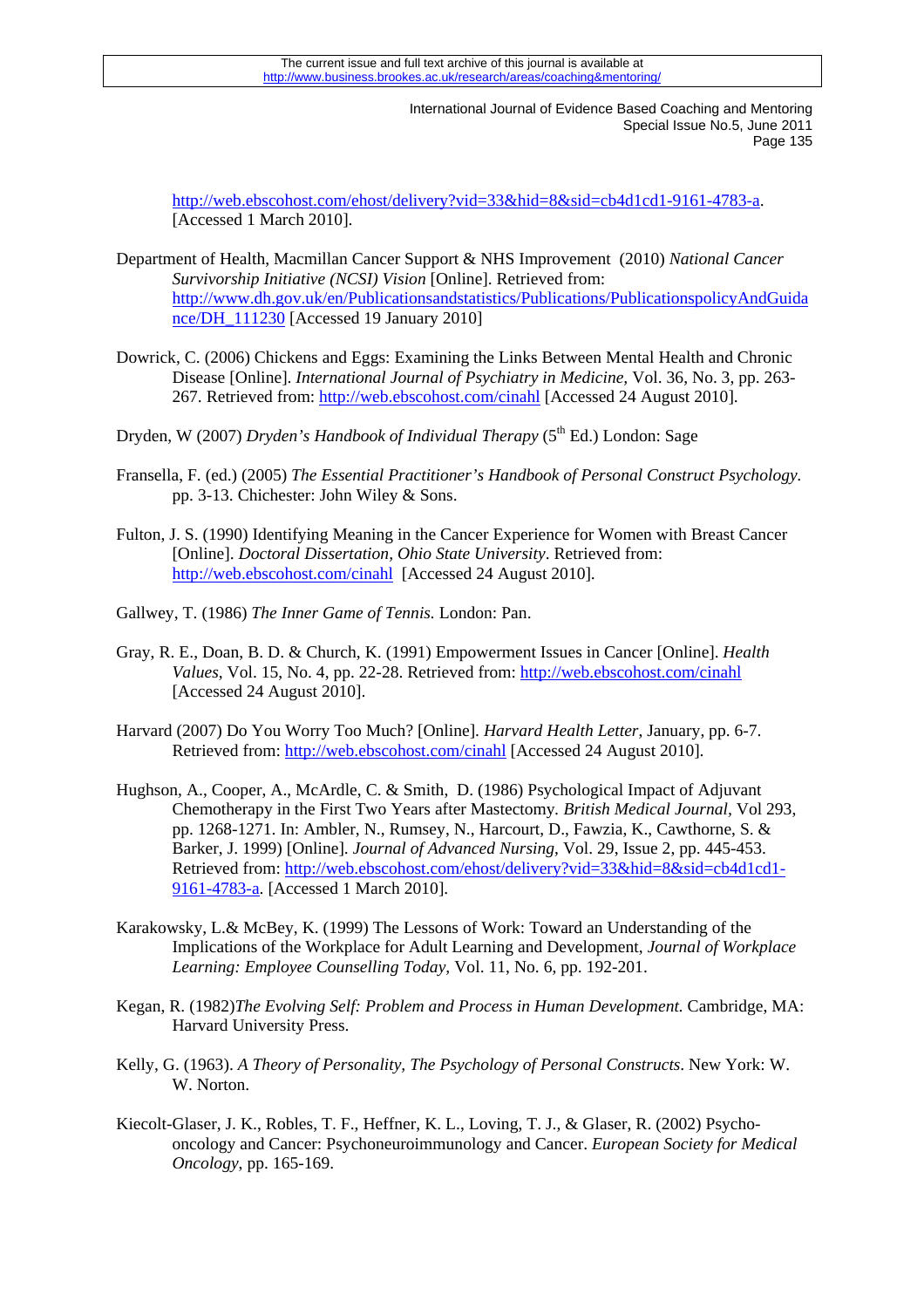Knowles, M.S., Holton III, E.F. & Swanson, R.A. (2005) (5th ed) *The Adult Learner*. London: Elsevier.

- Larsson, I.E., Sahlsten, M.J.M., Sjostrom, B.., Lindencrona, C.S.C. & Plos, K.A. E. (2007) Patient Participation in Nursing Care from a Patient Perspective: a Grounded Theory Study [Online]. *Scandanavian Journal of Caring Science,* Vol. 21, pp. 313-320. Retrieved from: http://web.ebscohost.com/cinahl [Accessed 24 August 2010].
- Law, H., Ireland, S., & Hussain, Z. (2007) *The Psychology of Coaching, Mentoring and Learning.* Chichester: John Wiley & Sons.
- Lerner, M.(2009) *Hedging the Bet Against Cancer* [Online]. Retrieved from: http://www.wellness.org.za/html/articles/a-hedge.html [Accessed 8 October 2009]
- Lively, K. (2008) Emotional Segues and the Management of Emotion by Women and Men [Online]. *Social Forces*, Vol. 87, Issue 2, pp. 911-936. Retrieved from: http://web.ebscohost.com/educationresearchcomplete [Accessed 21 August 2010].
- Low, C. A., Stanton, A. L., Thompson, N., Kwan, L., & Ganz, P. A. (2006) Contextual Life Stress and Coping Strategies as Predictors of Adjustment to Breast Cancer Survivorship. *Annals of Behavioural Medicine*, Vol. 32, No. 3, pp. 235-244
- Lowery, B. J., Jacobsen B. S. & Ducette, J. (1993) Causal Attribution, Control, and Adjustment to Breast Cancer [Online]. *Journal of Psychosocial Oncology*, Vol. 10, No. 4, pp. 37-53. Retrieved from: http://web.ebscohost.com/cinahl [Accessed 24 August 2010].
- Maguire, P. (1985) Psychological Morbidity Associated with Cancer and Cancer Treatment. *Clinics in Oncology*, Vol. 4, No. 3, pp. 559-575. In: Ambler, Nicholas., Rumsey, Nichola., Harcourt, Diana., Fawzia, Khan., Cawthorne, Simon. & Barker, Jane (1999) Specialist Nurse Counsellor Interventions at the Time of Diagnosis of Breast Cancer: Comparing Advocacy with a Conventional Approach [Online]. *Journal of Advanced Nursing*, Vol. 29, Issue 2, pp. 445-453. Retrieved from: http://web.ebscohost.com/ehost/delivery?vid=33&hid=8&sid=cb4d1cd1- 9161-4783-a. [Accessed 1 March 2010].
- Mason, J. (2002) *Qualitative Researching*. London: Sage.
- McDonald, Pat (2005) Breast Cancer: Strength Through Support [Online]. *Practice Nurse*, Vol. 29, Issue 12, pp. 20-21. Retrieved from: http://web.ebscohost.com/ehost/delivery?vid=218&hid=8&sid=cb4d1cd1-9161-4783-a. [Accessed 1 March 2010].
- Morgan, M.A.(2008) Considering the Patient-Partner Relationship in Cancer Care: Coping Strategies for Couples [Online]. *Clinical Journal of Oncology Nursing*, Vol. 13, No. 1, pp. 65-72. Retrieved from: http://web.ebscohost.com/academicsearchcomplete [Accessed 24 August 2010].
- Nick, G. (2007) *Sickness Syndrome Causes Depression in Cancer Patients* [Online]. Retrieved from: http://www.LTPonline.com [Accessed 8 October 2009]
- Palmer, S. & Whybrow, A. (2007) *Handbook of Coaching Psychology: A Guide for Practitioners.*  London: Routledge.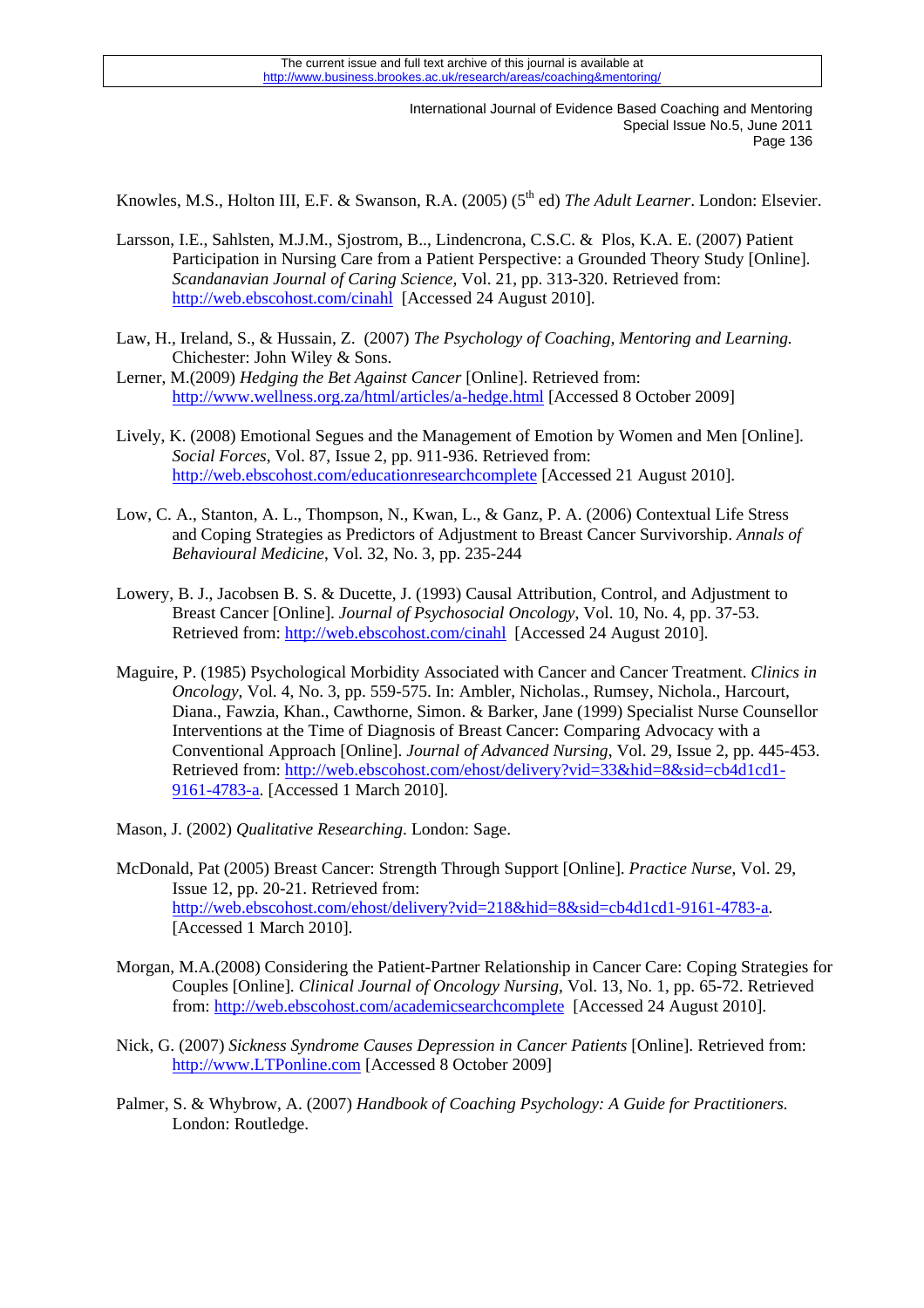Reilly, D. & Harrison, T. (2002) Creative Consulting: Psychoneuroimmunology, the Mindbody [Online]. *Student BMJ*, vol. 10, pp 97-106.Retrieved from: http://archive.student.bmj.com/back\_issues/0402/education/97.html [Accessed 8 October 2009]

Rogers, C. R. (1951) *Client-Centred Therapy*. Boston:Houghton-Mifflin.

Rogers, J. (2008) *Coaching Skills: A Handbook*. Maidenhead. Open University Press.

- Safran, M. D. (2010) Bridging the Artificial Gap Between Physical and Mental Illness [Online]. *Chronic Disease Notes and Reports*, Vol. 16, No. 1, pp. 26-31. Retrieved from: http://web.ebscohost.com/cinahl [Accessed 24 August 2010].
- Scott, H. (2010) The Medical Model: the Right Approach to Service Provision? [Online]. *Mental Health Practice,* Vol. 13, No. 5, pp. 27-30. Retrieved from http://web.ebscohost.com/medline [Accessed 26 July 2010].
- Sharpley, C.F. & Christie, D. R. H. ( 2006) How I was Then and How I am Now: Current and Retrospective Self-reports of Anxiety and Depression in Australian Women with Breast Cancer [Online]. *Psycho-Oncology*, Vol. 16, pp. 752-762. Retrieved from: http://web.ebscohost.com/academicsearchcomplete [Accessed 24 August 2010].
- Shields, C. G. & Rousseau, S.J. (2004) A Pilot Study of an Intervention for Breast cancer Survivors and their Spouses [Online]. *Family Process,* Vol. 43 No. 1, pp. 95-107. Retrieved from: http://web.ebscohost.com/cinahl [Accessed 6<sup>th</sup> July 2010].

Silverman, D. (2006) *Interpreting Qualitative Data* (3<sup>rd</sup> ed.). Thousand Oaks, California: Sage.

- Simon, R. W. & Lively, K. (2010) Sex, Anger and Depression [Online]. *Social Forces*, Vol. 88, No. 4, pp. 1543-1568. Retrieved from: http://web.ebscohost.com/educationresearchcomplete [Accessed 21 August 2010].
- Smith, J. & Eatough, V. (2007) in Lyons, E. & Coyle, A (Eds). *Analysing Qualitative Data in Psychology*. London: Sage
- Smith, J. A. & Osborn, M. (2008) Interpretive Phenomenological Analysis. In Smith, J. A. (ed) *Qualitative Psychology: A Practical Guide to Research Methods*. London: Sage.
- Stevens, R. (1995) *Understanding the Self*. Thousand Oaks, CA: Sage.
- Stober, D.R. and Grant, A. M. (eds.) (2006) *Evidence Based Coaching Handbook.* New Jersey: John Wiley & Sons.
- Sugarman, L.(2001) *Lifespan Development: Frameworks, Accounts & Strategies: Theories, Concepts and Interventions*. London: Routledge.
- Thompson, N. & Hammer, M. (2007) Weaving Gold: Transitioning Nursing Practice from a Medical Model to a Nursing Model [Online]. *Oncology Nursing Forum,* Vol. 34, No. 2, p. 1947-1949*.* Retrieved from http://web.ebscohost.com/medline [Accessed 26 July 2010].